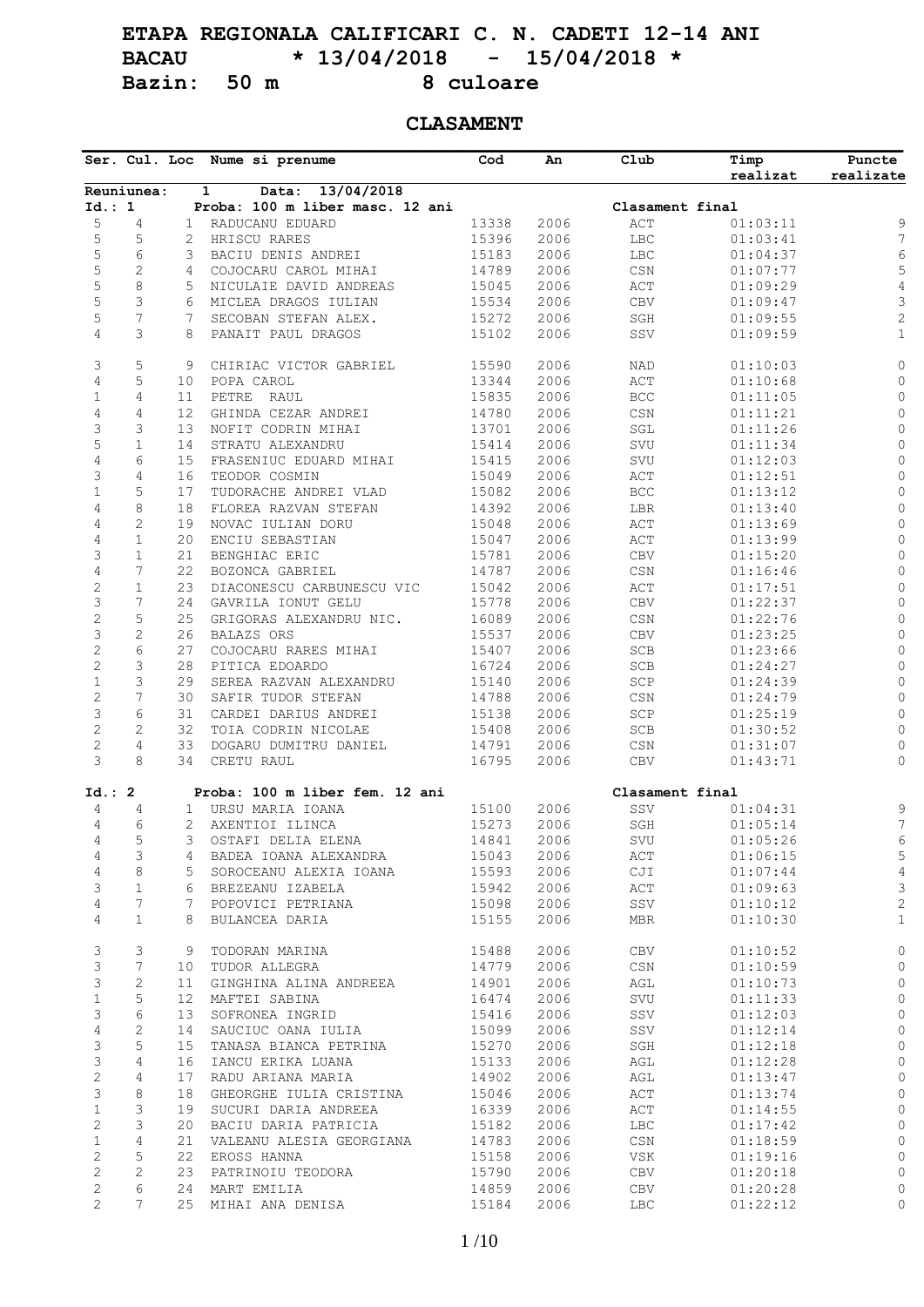| Id.: 3         |                 |                 | Proba: 100 m fluture masc. 13 ani                        |       |      | Clasament final    |           |                |
|----------------|-----------------|-----------------|----------------------------------------------------------|-------|------|--------------------|-----------|----------------|
| 3              | 4               |                 | 1 COZMA STEFAN                                           | 14126 | 2005 | CSB                | 01:00:00  |                |
|                |                 |                 | Nou R.N. V.R. DUMITRACHE TOBIAS GEORGE 2003 CSO 01:00:21 |       |      | 16.12.2016 PITESTI |           |                |
| 3              | 5               |                 | 2 DINU PATRICK SEBASTIAN                                 | 13340 | 2005 | ACT                | 01:04:54  | 7              |
| 3              | 3               |                 | 3 MURES RARES                                            | 15264 | 2005 | SGH                | 01:08:02  | $\epsilon$     |
| 3              | 6               |                 | 4 ADAM ROBERT                                            | 14130 | 2005 | CSB                | 01:11:39  | 5              |
| $\overline{c}$ | $\overline{4}$  |                 |                                                          |       |      |                    |           |                |
|                |                 |                 | 5 MISTIREANU IUSTIN TEODOR                               | 13030 | 2005 | CSB                | 01:13:24  | $\overline{4}$ |
| $\mathsf S$    | 8               |                 | 6 STIGNEI DENIS                                          | 14102 | 2005 | <b>BCC</b>         | 01:14:73  | 3              |
| $\mathbf{2}$   | 6               |                 | 7 MARINESCU DARIUS ANDREI                                | 12432 | 2005 | BCC                | 01:17:62  | $\overline{c}$ |
| $\overline{2}$ | 3               |                 | 8 BAJKO ZALAN                                            | 15890 | 2005 | VSK                | 01:19:26  | $\mathbf{1}$   |
| 3              | $\mathbf 1$     |                 | 9 ARITON ALEXANDRU MARIUS                                | 14367 | 2005 | MBR                | 01:20:08  | $\circ$        |
| 3              | 2               |                 | 10 BALAITA DRAGOS                                        | 14127 | 2005 | CSB                | 01:21:60  | O              |
| $\overline{c}$ | 5               | 11              | PAL ANDREI ERIC                                          | 14128 | 2005 | CSB                | 01:21:98  | 0              |
| $\mathfrak{Z}$ | 7               | 12 <sup>7</sup> | TICA STEFAN                                              | 14129 | 2005 | CSB                | 01:22:50  | $\circ$        |
| $\mathbf{1}$   | 3               |                 |                                                          |       |      |                    |           |                |
|                |                 | 13              | CIUMASU ERIC MATEI                                       | 16850 | 2005 | DEL                | 01:25:91  | 0              |
| $\overline{c}$ | $\mathbf{2}$    |                 | 14 PLAMADA TEODOR                                        | 15095 | 2005 | SSV                | 01:37:35  | $\circ$        |
| $\mathbf{1}$   | $\overline{4}$  | 15              | SANDULESCU SERBAN DUMITRU                                | 15181 | 2005 | LBC                | 01:38:08  | 0              |
| $\overline{c}$ | 7               |                 | 16 SLABU SEBASTIAN CRISTIAN                              | 13765 | 2005 | SGL                | 01:46:39  | 0              |
| $\overline{2}$ | $\mathbf{1}$    |                 | 17 GODRI MIHAI ALEXIS                                    | 15535 | 2005 | CBV                | Descalif. | $\circ$        |
| Id.: 4         |                 |                 | Proba: 100 m fluture fem. 13 ani                         |       |      | Clasament final    |           |                |
| $\mathbf{1}$   | 4               |                 | 1 PASCU ANA MARIA                                        | 14506 | 2005 | ACT                | 01:14:10  | 9              |
| $\mathbf{1}$   | 5               |                 | 2 GHERMAN AMALIA ARIANA                                  | 13809 | 2005 | ACT                | 01:16:65  | $\overline{7}$ |
| $\mathbf{1}$   | $\sqrt{6}$      |                 | 3 GHEORGHE ANA MARIA                                     | 15926 | 2005 | ACT                | 01:17:88  | $\epsilon$     |
|                |                 |                 |                                                          |       |      |                    |           |                |
| $\mathbf{1}$   | 3               |                 | 4 DIACONESCU CARBUNESCU MAD                              | 12762 | 2005 | ACT                | 01:18:05  | 5              |
| $\mathbf{1}$   | $\sqrt{2}$      |                 | 5 ALEXANDRU ROXANA ELENA                                 | 14389 | 2005 | LBR                | 01:26:70  | $\overline{4}$ |
| $\mathbf{1}$   | $7\overline{ }$ |                 | 6 EROSS NORA                                             | 14462 | 2005 | VSK                | 01:27:74  | 3              |
| $\mathbf{1}$   | 8               |                 | 7 MARIUT ELISA                                           | 14123 | 2005 | CSN                | 01:29:81  | $\overline{c}$ |
| $\mathbf{1}$   | $\mathbf{1}$    |                 | 8 RECHITEAN MARIA                                        | 15476 | 2005 | CBV                | 01:35:62  | $\mathbf{1}$   |
| Id.: 5         |                 |                 | Proba: 100 m fluture masc. 14 ani                        |       |      | Clasament final    |           |                |
| 3              | 5               |                 | 1 SATNOIANU ANDREI                                       | 15130 | 2004 | LBR                | 01:03:60  | 9              |
| 3              | 3               |                 | 2 LUCA MIHAI ALEXANDRU                                   | 13759 | 2004 | SVU                | 01:06:57  | 7              |
| 3              | 2               |                 | 3 GHIONU DENIS ANDREI                                    | 13460 | 2004 | MBR                | 01:07:46  | $\epsilon$     |
|                |                 |                 |                                                          |       |      |                    |           |                |
| 3              | 4               |                 | 4 ROTARU COSMIN                                          | 12852 | 2004 | SCP                | 01:07:53  | 5              |
| 3              | $\mathbf{1}$    |                 | 5 PADURARIU MIHAI DENIS                                  | 13510 | 2004 | SCB                | 01:08:64  | $\overline{4}$ |
| $\mathbf{2}$   | $\overline{4}$  |                 | 6 FOTCIUC TEODOR                                         | 13755 | 2004 | SVU                | 01:08:91  | 3              |
| 3              | 6               |                 | 7 STOIAN ALEXANDRU IONUT                                 | 13462 | 2004 | MBR                | 01:09:42  | $\overline{c}$ |
| 3              | 8               |                 | 8 POPOACA MARIAN EDUARD                                  | 13468 | 2004 | LBR                | 01:10:15  | $\mathbf{1}$   |
| 2              | 7               |                 | 9 HODINA RAZVAN                                          | 13515 | 2004 | AGL                | 01:10:84  | $\circ$        |
| $\overline{c}$ | 5               |                 | 10 PEPTANARU STEFAN COSMIN                               | 13469 | 2004 | LBR                | 01:11:53  | $\circ$        |
| $\overline{2}$ | 2               |                 | 11 NEAGU ANDREI DANIEL                                   | 14368 | 2004 | MBR                | 01:11:95  | $\circ$        |
| 3              | 7               |                 | 12 SOCOLIUC IOAN MARIAN                                  | 13582 | 2004 | SVU                | 01:12:51  |                |
| $\overline{c}$ | 6               | 13              | ELEFTERIU ALBU OCTAVIAN                                  | 13516 | 2004 | AGL                | 01:14:26  | 0              |
| 2              | $\mathbf 1$     | 14              | DAMIAN ION SORIN                                         | 13470 | 2004 | LBR                | 01:16:34  | O              |
|                | 6               |                 |                                                          |       |      |                    |           |                |
| $\mathbf{1}$   |                 | 15              | GORCEA COSMIN CONSTANTIN                                 | 16851 | 2004 | DEL                | 01:18:95  | $\circ$        |
| $\mathbf{2}$   | 3               | 16              | ABIT EMRE                                                | 13328 | 2004 | <b>BCC</b>         | 01:19:43  | $\circ$        |
| $\mathbf{2}$   | 8               | 17              | FORTU EDUARD ANDREI                                      | 13513 | 2004 | AGL                | 01:20:49  | 0              |
| $\mathbf{1}$   | 5               | 18              | ANCERENCU IANIS FLORIN                                   | 13697 | 2004 | SGL                | 01:23:59  | 0              |
| $\mathbf{1}$   | $\overline{4}$  |                 | 19 MAZILU ALEX. STEFAN                                   | 13517 | 2004 | MBR                | 01:25:29  | $\circ$        |
| $\mathbf{1}$   | 3               | 20              | MILOS ROBERT CRISTIAN                                    | 13461 | 2004 | MBR                | 01:27:06  | 0              |
| $\mathbf{1}$   | $\overline{2}$  |                 | 21 CRACIUN ALIS GEORGE                                   | 15116 | 2004 | ANA                | 01:27:87  | $\circ$        |
| Id.: 6         |                 |                 | Proba: 200 m mixt masc. 12 ani                           |       |      | Clasament final    |           |                |
| 6              | 5               |                 | 1 RADUCANU EDUARD                                        | 13338 | 2006 | ACT                | 02:38:21  | 9              |
| 6              | 4               |                 | 2 HRISCU RARES                                           | 15396 | 2006 | <b>LBC</b>         | 02:39:92  | $\overline{7}$ |
| 6              | $\mathbf 1$     |                 | 3 BACIU DENIS ANDREI                                     | 15183 | 2006 | LBC                | 02:41:14  | $\epsilon$     |
|                |                 |                 |                                                          |       |      |                    |           |                |
| 6              | 7               | 4               | STRIMBEANU RAZVAN                                        | 13334 | 2006 | PCT                | 02:43:53  | 5              |
| 6              | 6               | 5               | NICOLAEV VLADIMIR ANDREI                                 | 14818 | 2006 | PCT                | 02:43:56  | $\overline{4}$ |
| 6              | 3               |                 | 6 COJOCARU CAROL MIHAI                                   | 14789 | 2006 | CSN                | 02:45:93  | 3              |
| 6              | 8               | 7               | NICULAIE DAVID ANDREAS                                   | 15045 | 2006 | ACT                | 02:50:28  | $\overline{c}$ |
| 5              | 3               | 8               | SAVUCA LUCA IONUT                                        | 14894 | 2006 | AGL                | 02:51:67  | $\mathbf{1}$   |
| 5              | 1               |                 | 9 CHIRIAC VICTOR GABRIEL                                 | 15590 | 2006 | NAD                | 02:52:47  | $\circ$        |
| 4              | 4               | 10              | SECOBAN STEFAN ALEX.                                     | 15272 | 2006 | SGH                | 02:53:23  | $\circ$        |
| 5              | 6               | 11              | PANAIT PAUL DRAGOS                                       | 15102 | 2006 | SSV                | 02:56:16  | $\circ$        |
|                |                 |                 |                                                          |       |      |                    |           |                |
| 6              | $\mathbf{2}$    | 12              | NOVAC IULIAN DORU                                        | 15048 | 2006 | ACT                | 02:56:58  | $\circ$        |
| 4              | 5               | 13              | TEODOR COSMIN                                            | 15049 | 2006 | ACT                | 02:58:34  | $\circ$        |
| 5              | 8               | 14              | FLOREA RAZVAN STEFAN                                     | 14392 | 2006 | LBR                | 02:59:38  | $\circ$        |
| 3              | 3               | 15              | PETRE RAUL                                               | 15835 | 2006 | <b>BCC</b>         | 02:59:91  | $\circ$        |
| $\overline{4}$ | 6               | 16              | GHINDA CEZAR ANDREI                                      | 14780 | 2006 | CSN                | 03:00:16  | $\circ$        |
| 5              | 7               | 17              | POPA CAROL                                               | 13344 | 2006 | ACT                | 03:00:35  | $\circ$        |
| 5              | $\mathbf{2}$    | 18              | ENCIU SEBASTIAN                                          | 15047 | 2006 | ACT                | 03:00:69  | $\circ$        |
| 4              | $\overline{2}$  |                 | 19 DIACONESCU CARBUNESCU VIC                             | 15042 | 2006 | ACT                | 03:04:27  | 0              |
|                |                 |                 |                                                          |       |      |                    |           |                |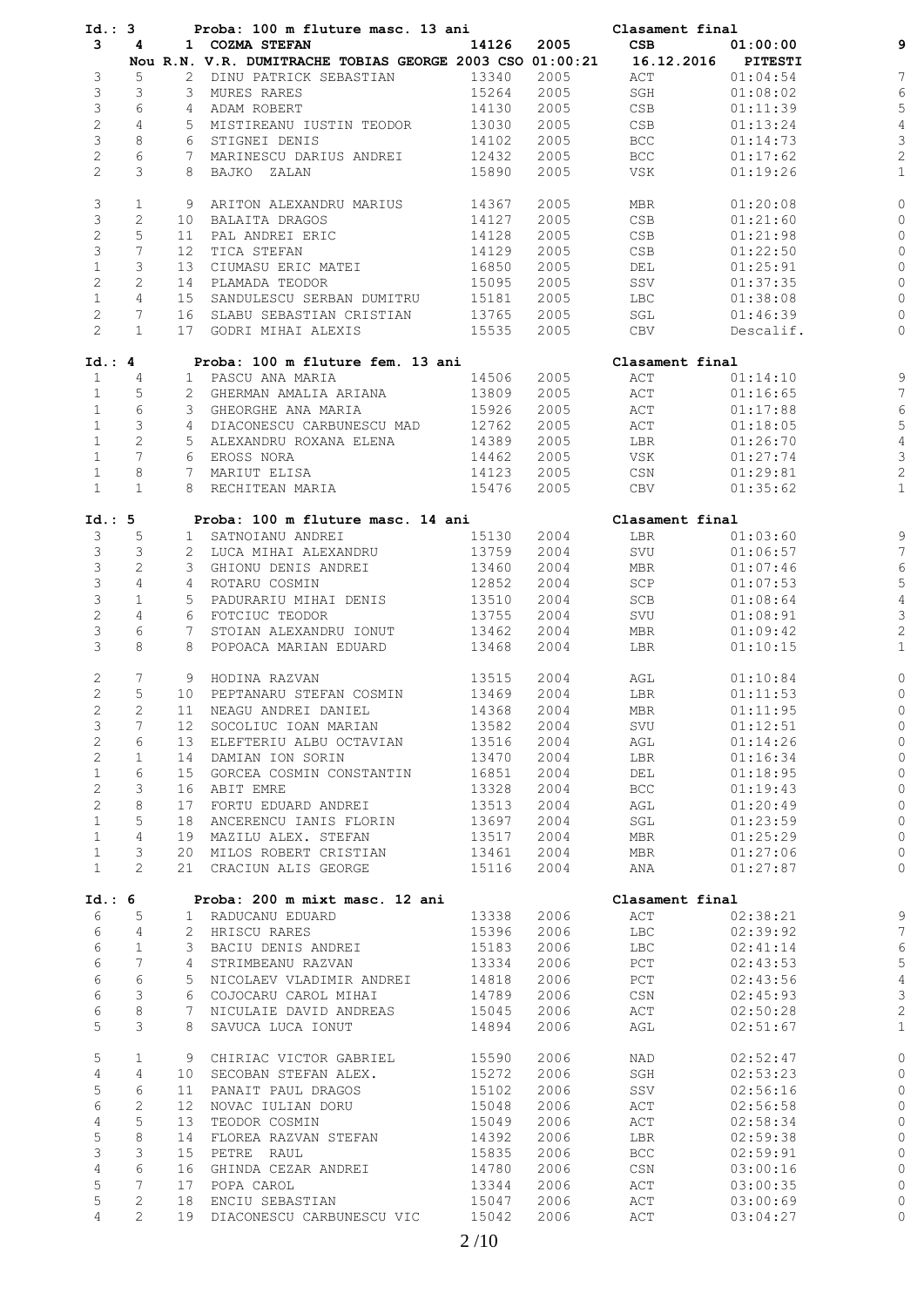| 4              | 3               |                | 20 MICLEA DRAGOS IULIAN                                               | 15534 | 2006 | CBV             | 03:04:41  | 0              |
|----------------|-----------------|----------------|-----------------------------------------------------------------------|-------|------|-----------------|-----------|----------------|
| 3              | $7\phantom{.0}$ | 21             | NOFIT CODRIN MIHAI                                                    | 13701 | 2006 | SGL             | 03:05:11  | O              |
| $\mathbf{1}$   | 3               | 22             | TUDORACHE ANDREI VLAD                                                 | 15082 | 2006 | <b>BCC</b>      | 03:05:78  | 0              |
| $\sqrt{4}$     | 8               | 23             | TALPES IOAN VLAD                                                      | 15044 | 2006 | PCT             | 03:06:24  | $\circ$        |
| 5              | 5               | 24             | BOZONCA GABRIEL                                                       | 14787 | 2006 | CSN             | 03:06:71  | $\circ$        |
| $\sqrt{4}$     | $\mathbf{1}$    | 25             | STRATU ALEXANDRU                                                      | 15414 | 2006 | SVU             | 03:08:07  | $\circ$        |
| 3              | 5               | 26             | FRASENIUC EDUARD MIHAI                                                | 15415 | 2006 | SVU             | 03:08:95  | O              |
| 5              | 4               | 27             | SLAVU RARES STEFAN                                                    | 14892 | 2006 | AGL             | 03:09:59  | 0              |
| $\mathsf S$    | 6               | 28             | IACOB MARIO BOGDAN                                                    | 14896 | 2006 | AGL             | 03:09:73  | $\circ$        |
| 3              | 8               |                |                                                                       |       |      |                 |           |                |
|                |                 | 29             | BENGHIAC ERIC                                                         | 15781 | 2006 | CBV             | 03:13:19  | $\circ$        |
| $\overline{4}$ | $7\phantom{.0}$ | 30             | CARDEI DARIUS ANDREI                                                  | 15138 | 2006 | SCP             | 03:16:97  | $\circ$        |
| $\overline{c}$ | $\mathbf{1}$    | 31             | GAVRILA IONUT GELU                                                    | 15778 | 2006 | <b>CBV</b>      | 03:20:75  | $\circ$        |
| 3              | $\mathbf{1}$    | 32             | <b>BALAZS ORS</b>                                                     | 15537 | 2006 | <b>CBV</b>      | 03:20:87  | $\circ$        |
| 3              | 2               | 33             | CURT ANDREI ROBERT                                                    | 14893 | 2006 | AGL             | 03:23:23  | O              |
| $\overline{2}$ | $6\phantom{.}6$ | 34             | SEREA RAZVAN ALEXANDRU                                                | 15140 | 2006 | SCP             | 03:23:74  | $\circ$        |
| $\overline{c}$ | $\overline{2}$  | 35             | COJOCARU RARES MIHAI                                                  | 15407 | 2006 | SCB             | 03:24:54  | $\circ$        |
| $\overline{2}$ | $\mathbf{3}$    | 36             | SAFIR TUDOR STEFAN                                                    | 14788 | 2006 | CSN             | 03:32:20  | $\circ$        |
| $\overline{2}$ | $\overline{4}$  | 37             | GRIGORAS ALEXANDRU NIC.                                               | 16089 | 2006 | CSN             | 03:34:38  | $\circ$        |
| $\overline{2}$ | 5               | 38             | DOGARU DUMITRU DANIEL                                                 | 14791 | 2006 | CSN             | 03:34:70  | $\circ$        |
| $\mathbf{1}$   | $5\phantom{.0}$ | 39             | PITICA EDOARDO                                                        | 16724 | 2006 | <b>SCB</b>      | 03:35:66  | 0              |
| $\overline{2}$ | $7\phantom{.0}$ | 40             | TOIA CODRIN NICOLAE                                                   | 15408 | 2006 | SCB             | 03:52:66  | O              |
| $\mathbf{1}$   | $\overline{4}$  |                | 41 CRETU RAUL                                                         | 16795 | 2006 | <b>CBV</b>      | 04:07:19  | $\circ$        |
| Id.: 7         |                 |                | Proba: 200 m mixt fem. 12 ani                                         |       |      | Clasament final |           |                |
| 4              | 5               |                | 1 AXENTIOI ILINCA                                                     | 15273 | 2006 | SGH             | 02:39:10  | $\mathcal{Q}$  |
| $\overline{4}$ | 3               |                | 2 OSTAFI DELIA ELENA                                                  | 14841 | 2006 | SVU             | 02:42:26  | $\overline{7}$ |
| $\overline{4}$ | 4               |                | 3 URSU MARIA IOANA                                                    | 15100 | 2006 | SSV             | 02:42:97  | $\epsilon$     |
| $\overline{4}$ | $\mathbf{1}$    | 4              | SOROCEANU ALEXIA IOANA                                                | 15593 | 2006 | CJI             | 02:47:05  | 5              |
| 3              | $\overline{4}$  |                |                                                                       | 15043 | 2006 | ACT             | 02:47:44  | $\overline{4}$ |
| $\overline{4}$ | $\mathbf{2}$    |                | 5 BADEA IOANA ALEXANDRA<br>6 POPOVICI PETRIANA<br>6 POPOVICI PETRIANA | 15098 | 2006 | SSV             | 02:48:29  | 3              |
| 3              | $\mathbf{2}$    | $7\phantom{0}$ | GINGHINA ALINA ANDREEA                                                | 14901 | 2006 | AGL             | 02:49:69  | $\overline{c}$ |
| 3              | 3               |                | 8 MAFTEI SABINA                                                       | 16474 | 2006 | SVU             | 02:51:06  | $\mathbf{1}$   |
|                |                 |                |                                                                       |       |      |                 |           |                |
| 3              | 7               |                | 9 BULANCEA DARIA                                                      | 15155 | 2006 | MBR             | 02:52:30  | $\circ$        |
| $\overline{4}$ | 6               | 10             | SAUCIUC OANA IULIA                                                    | 15099 | 2006 | SSV             | 02:53:35  | 0              |
| 3              | 5               | 11             | IANCU ERIKA LUANA<br>TUDOP ALLECRA                                    | 15133 | 2006 | AGL             | 02:53:97  | $\circ$        |
| $\sqrt{4}$     | 7               | 12             | TUDOR ALLEGRA                                                         | 14779 | 2006 | CSN             | 02:54:04  | 0              |
| 3              | 6               | 13             | TANASA BIANCA PETRINA                                                 | 15270 | 2006 | SGH             | 02:56:55  | O              |
| $\sqrt{4}$     | 8               | 14             | SOFRONEA INGRID                                                       | 15416 | 2006 | SSV             | 02:57:31  | 0              |
| 3              | 8               | 15             | TODORAN MARINA                                                        | 15488 | 2006 | CBV             | 02:58:35  | O              |
| 3              | $\mathbf 1$     | 16             | GHEORGHE IULIA CRISTINA                                               | 15046 | 2006 | ACT             | 02:59:59  | $\circ$        |
| $\mathbf{2}$   | 4               | 17             | BREZEANU IZABELA                                                      | 15942 | 2006 | ACT             | 03:01:04  | $\circ$        |
| $\mathbf{2}$   | 6               |                | 18 RADU ARIANA MARIA                                                  | 14902 | 2006 | AGL             | 03:03:01  | $\circ$        |
| $\overline{c}$ | 5               |                | 19 IOFCIU ALEXANDRA SOPHIE                                            | 14814 | 2006 | PCT             | 03:03:75  | $\circ$        |
| 2              | 1               | 20             | EROSS HANNA                                                           | 15158 | 2006 | VSK             | 03:04:75  |                |
| $\mathbf 1$    | 4               | 21             | PATRINOIU TEODORA                                                     | 15790 | 2006 | CBV             | 03:07:10  |                |
| $\mathbf{2}$   | 3               | 22             | SUCURI DARIA ANDREEA                                                  | 16339 | 2006 | ACT             | 03:07:84  | 0              |
| $\mathbf{2}$   | 2               | 23             | VALEANU ALESIA GEORGIANA                                              | 14783 | 2006 | CSN             | 03:10:36  | 0              |
| $\mathbf{2}$   | 7               | 24             | STROE LAVINIA ALEXANDRA                                               | 14817 | 2006 | $_{\rm PCT}$    | 03:11:32  | 0              |
| $\mathbf 1$    | 5               | 25             | IOTU RAMONA ANCA                                                      | 14812 | 2006 | PCT             | 03:13:64  | O              |
| $\mathbf 1$    | 6               | 26             | MIHAI ANA DENISA                                                      | 15184 | 2006 | LBC             | 03:14:44  | 0              |
| $\mathbf{2}$   | 8               | 27             | BACIU DARIA PATRICIA                                                  | 15182 | 2006 | LBC             | 03:15:70  | O              |
| $\mathbf{1}$   | 3               | 28             | MART EMILIA                                                           | 14859 | 2006 | CBV             | 03:17:41  | 0              |
| $\mathbf{1}$   | $\mathbf 1$     | 29             | DARABA ANDRA DARIA                                                    | 16966 | 2006 | PCT             | 03:19:05  | 0              |
| $\mathbf{1}$   | 2               | 30             | MARCU CRISTINA ELENA                                                  | 14522 | 2006 | SGL             | 03:20:00  | 0              |
| $\mathbf{1}$   | $7\overline{ }$ | 31             | STEGARESCU ALEXANDRA                                                  | 16109 | 2006 | SGL             | Descalif. | 0              |
|                |                 |                |                                                                       |       |      |                 |           |                |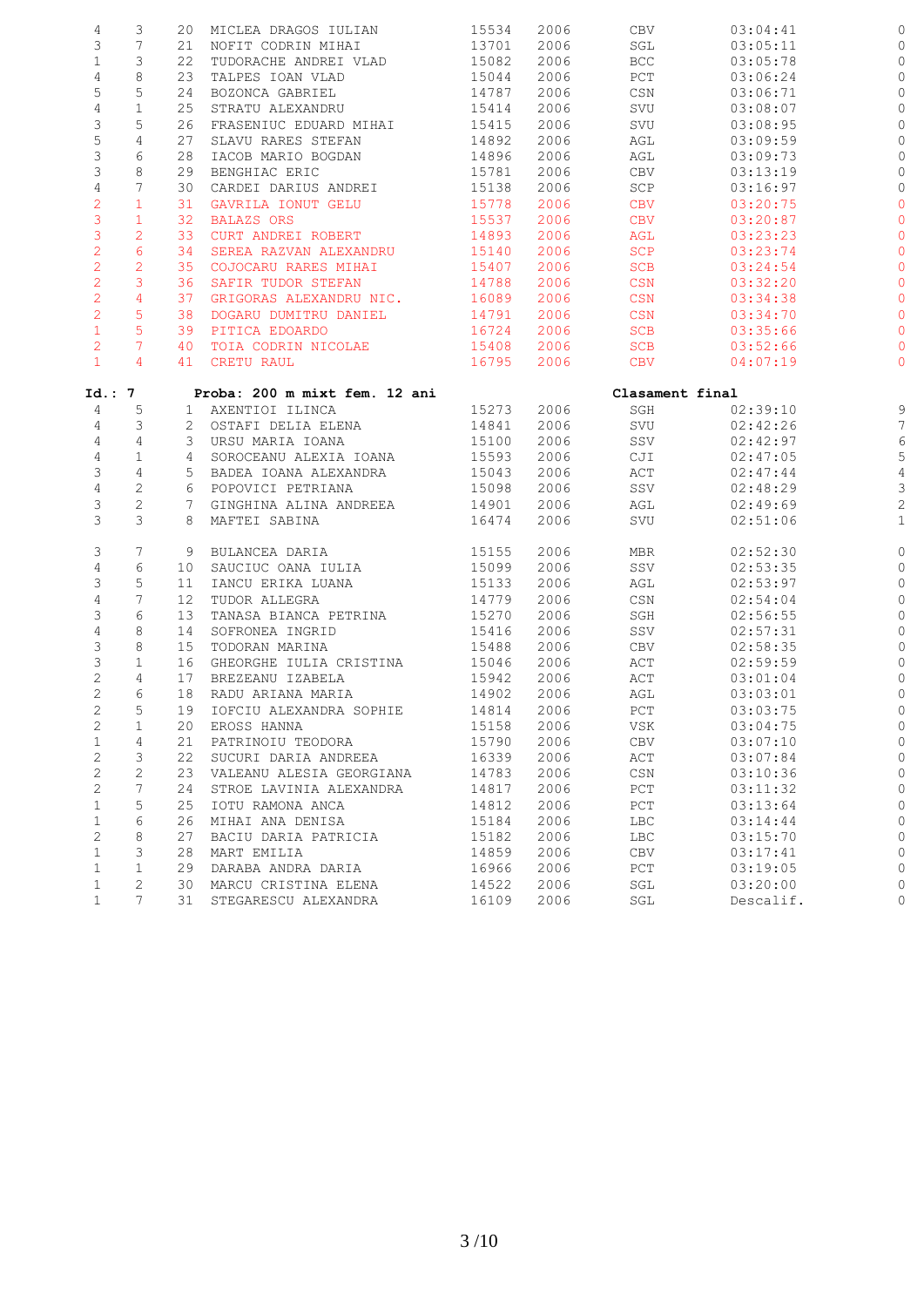# **ETAPA REGIONALA CALIFICARI C. N. CADETI 12-14 ANI BACAU \* 13/04/2018 - 15/04/2018 \* Bazin:** 50 m

### **CLASAMENT**

|                                       |                     |                | Ser. Cul. Loc Nume si prenume                         | Cod            | An           | Club                                        | Timp<br>realizat     | Puncte<br>realizate |
|---------------------------------------|---------------------|----------------|-------------------------------------------------------|----------------|--------------|---------------------------------------------|----------------------|---------------------|
|                                       | Reuniunea:          |                | 14/04/2018<br>$\overline{2}$<br>Data:                 |                |              |                                             |                      |                     |
| Id.: 8                                |                     |                | Proba: 100 m liber fem. 13 ani                        |                |              | Clasament final                             |                      |                     |
| 2                                     | 4                   | $\mathbf{1}$   | GHERMAN AMALIA ARIANA                                 | 13809          | 2005         | ACT                                         | 01:06:16             | 9                   |
| $\sqrt{2}$                            | 3                   | 2              | DIACONESCU CARBUNESCU MAD                             | 12762          | 2005         | $\mathbb{A}\mathbb{C}\mathbb{T}$            | 01:06:89             | $\boldsymbol{7}$    |
| $\overline{c}$                        | 5                   | 3              | PASCU ANA MARIA                                       | 14506          | 2005         | $\mathbb{A}\mathbb{C}\mathbb{T}$            | 01:07:26             | 6                   |
| $\sqrt{2}$                            | 6                   | 4              | ANDERSON CHLOE RUTH                                   | 14510          | 2005         | $\mathtt{ACT}$                              | 01:08:77             | 5                   |
| $\sqrt{2}$                            | 7                   | 5              | PETCU ALEXIA IOANA                                    | 13330          | 2005         | ACT                                         | 01:11:72             | $\sqrt{4}$          |
| $\overline{c}$                        | $\mathbf{1}$        | 6              | GHEORGHE ANA MARIA                                    | 15926          | 2005         | ACT                                         | 01:12:18             | $\mathsf 3$         |
| $\mathbf{2}$                          | $\overline{c}$      | 7              | ALEXANDRU ROXANA ELENA                                | 14389          | 2005         | LBR                                         | 01:13:16             | $\sqrt{2}$          |
| $\overline{c}$                        | 8                   | 8              | EROSS NORA                                            | 14462          | 2005         | VSK                                         | 01:13:38             | $\mathbbm{1}$       |
| $\mathbf{1}$                          | 4                   | 9              | RECHITEAN MARIA                                       | 15476          | 2005         | CBV                                         | 01:19:63             | $\mathsf{O}\xspace$ |
| $\mathbf{1}$                          | 5                   | 10             | MARIUT ELISA                                          | 14123          | 2005         | CSN                                         | 01:20:85             | $\circ$             |
| $\mathbf{1}$                          | 3                   | 11             | CIUBOTARU IULIA ELENA                                 | 16968          | 2005         | $\operatorname{SCP}$                        | 01:28:58             | 0                   |
| Id.: 9                                |                     |                | Proba: 100 m liber masc. 13 ani                       |                |              | Clasament final                             |                      |                     |
|                                       | 4                   |                | COZMA STEFAN                                          |                |              |                                             |                      |                     |
| 3                                     |                     | $\mathbf{1}$   |                                                       | 14126          | 2005<br>2005 | $_{\tt CSB}$                                | 00:58:87             | $\mathsf 9$         |
| 3                                     | 5                   | 2              | STIGNEI DENIS                                         | 14102          |              | $_{\rm BCC}$                                | 00:59:74             | 7                   |
| 3                                     | 3                   | 3              | ADAM ROBERT                                           | 14130          | 2005         | $_{\tt CSB}$                                | 01:02:84             | $\epsilon$          |
| $\ensuremath{\mathsf{3}}$             | $\overline{7}$      | $\overline{4}$ | MURES RARES                                           | 15264          | 2005         | $\operatorname{\mathsf{SGH}}$               | 01:03:62             | $\mathsf S$         |
| 3                                     | $\overline{c}$      | 5              | BALAITA DRAGOS                                        | 14127          | 2005         | $_{\tt CSB}$                                | 01:03:82             | $\overline{4}$      |
| $\mathsf 3$                           | 6                   | 6              | VOLOSENIUC HUDESCU MATEI                              | 14133          | 2005         | SCP                                         | 01:04:16             | $\mathsf S$         |
| $\mathsf S$                           | 8                   | 7              | ARITON ALEXANDRU MARIUS                               | 14367          | 2005         | <b>MBR</b>                                  | 01:04:44             | $\overline{c}$      |
| 3                                     | $\mathbf{1}$        | 8              | MARINESCU DARIUS ANDREI                               | 12432          | 2005         | $_{\rm BCC}$                                | 01:05:56             | $\mathbf 1$         |
| $\mathbf{2}$                          | $\overline{4}$      | 9              | MISTIREANU IUSTIN TEODOR                              | 13030          | 2005         | $_{\tt CSB}$                                | 01:06:05             | $\mathsf{O}\xspace$ |
| $\sqrt{2}$                            | 5                   | 10             | PAL ANDREI ERIC                                       | 14128          | 2005         | $_{\tt CSB}$                                | 01:09:21             | $\mathbb O$         |
| $\sqrt{2}$                            | 6                   | 11             | TICA STEFAN                                           | 14129          | 2005         | $_{\tt CSB}$                                | 01:09:70             | $\mathsf{O}\xspace$ |
| $\sqrt{2}$                            | 3                   | 12             | BAJKO ZALAN                                           | 15890          | 2005         | VSK                                         | 01:09:89             | $\circ$             |
| $\sqrt{2}$                            | $\mathbf{2}$        | 13             | CURTICAPEAN VLAD ANDREI                               | 15485          | 2005         | ${\rm CBV}$                                 | 01:10:58             | $\mathsf{O}$        |
| $\overline{2}$                        | $\mathbf{1}$        | 14             | PLAMADA TEODOR                                        | 15095          | 2005         | $_{\rm{SSV}}$                               | 01:12:61             | $\mathsf{O}\xspace$ |
| $\overline{2}$                        | 7                   | 15             | CIRILO ALBERTO ANDREI                                 | 14134          | 2005         | SCP                                         | 01:13:73             | $\mathbb O$         |
| $\mathbf{1}$                          | 6                   |                |                                                       |                |              |                                             |                      |                     |
|                                       |                     | 16             | CIUMASU ERIC MATEI                                    | 16850          | 2005         | DEL                                         | 01:15:86             | $\mathbb O$         |
| $\mathbf{1}$                          | 5                   | 17             | GODRI MIHAI ALEXIS                                    | 15535          | 2005         | ${\rm CBV}$                                 | 01:21:08             | $\circ$             |
| $\mathbf{1}$<br>$\mathbf{1}$          | 3<br>$\overline{4}$ | 18<br>19       | SANDULESCU SERBAN DUMITRU<br>SLABU SEBASTIAN CRISTIAN | 15181<br>13765 | 2005<br>2005 | <b>LBC</b><br>$\operatorname{\mathsf{SGL}}$ | 01:21:42<br>01:23:26 | 0<br>0              |
|                                       |                     |                |                                                       |                |              |                                             |                      |                     |
| Id.: 10                               |                     |                | Proba: 100 m bras masc. 14 ani                        |                |              | Clasament final                             |                      |                     |
| 3                                     | 4                   | $\mathbf{1}$   | ROTARU COSMIN                                         | 12852          | 2004         | SCP                                         | 01:16:84             | 9                   |
| 3                                     | 3                   | 2              | ABIT EMRE                                             | 13328          | 2004         | BCC                                         | 01:20:60             | $\boldsymbol{7}$    |
| 3                                     | 6                   | 3              | PADURARIU MIHAI DENIS                                 | 13510          | 2004         | SCB                                         | 01:21:01             | 6                   |
| 3                                     | 5                   | 4              | SOCOLIUC IOAN MARIAN                                  | 13582          | 2004         | SVU                                         | 01:21:25             | 5                   |
| 3                                     | $7\phantom{.0}$     | 5              | SATNOIANU ANDREI                                      | 15130          | 2004         | LBR                                         | 01:22:06             | $\overline{4}$      |
| 3                                     | $\mathbf{2}$        | 6              | MAZILU ALEX. STEFAN                                   | 13517          | 2004         | MBR                                         | 01:23:99             | 3                   |
| 3                                     | $\mathbf{1}$        | 7              | BUNEA STEFAN IOAN                                     | 13472          | 2004         | LBR                                         | 01:25:88             | $\sqrt{2}$          |
| $\mathbf{2}^{\prime}$                 | $\overline{4}$      | 8              | FOTCIUC TEODOR                                        | 13755          | 2004         | SVU                                         | 01:26:26             | $\mathbf{1}$        |
| 3                                     | 8                   | 9              | DAMIAN ION SORIN                                      | 13470          | 2004         | LBR                                         | 01:27:56             | 0                   |
| $\mathbf{1}$                          | 5                   | 10             | CRACIUN ALIS GEORGE                                   | 15116          | 2004         | ANA                                         | 01:27:82             | 0                   |
| $\mathbf{2}$                          | 5                   | 11             | STOIAN ALEXANDRU IONUT                                | 13462          | 2004         | MBR                                         | 01:27:90             | 0                   |
| $\mathbf{2}$                          | 6                   | 11             | CATANA VLAD GHEORGHE                                  | 13341          | 2004         | ACT                                         | 01:27:90             | $\circ$             |
| $\mathbf{2}$                          | 3                   | 13             | HODINA RAZVAN                                         | 13515          | 2004         | AGL                                         | 01:32:10             | 0                   |
|                                       |                     |                |                                                       |                |              |                                             |                      |                     |
| $\overline{c}$                        | $\mathbf{2}$        | 14             | PARASCHIV RARES                                       | 13481          | 2004         | SCP                                         | 01:32:14             | $\circledcirc$      |
| $\mathbf{2}$                          | 7                   | 15             | ANCERENCU IANIS FLORIN                                | 13697          | 2004         | SGL                                         | 01:34:89             | $\circledcirc$      |
| $\mathbf{2}$                          | 8                   | 16             | TAGA MIHNEA                                           | 16084          | 2004         | CSN                                         | 01:37:09             | $\circ$             |
| $\mathbf{1}$                          | 3                   | 17             | ELEFTERIU ALBU OCTAVIAN                               | 13516          | 2004         | AGL                                         | 01:37:49             | $\circ$             |
| $\mathbf{1}$                          | 6                   | 18             | MANOLE MARIO ANDRETTI                                 | 13518          | 2004         | AGL                                         | 01:37:85             | $\circ$             |
| $\mathbf{1}$<br>$\mathbf{2}^{\prime}$ | 4<br>$\mathbf{1}$   | 19             | GORCEA COSMIN CONSTANTIN                              | 16851          | 2004         | DEL                                         | 01:44:69             | 0                   |
|                                       |                     | 20             | MORARU VLAD IONUT                                     | 15496          | 2004         | $\mathbb{CSN}{}$                            | Descalif.            | 0                   |
| Id.: 11                               |                     |                | Proba: 200 m liber fem. 12 ani                        |                |              | Clasament final                             |                      |                     |
| 4                                     | 4                   |                | 1 URSU MARIA IOANA                                    | 15100          | 2006         | SSV                                         | 02:19:69             | 9                   |
| 4                                     | 5                   |                | 2 AXENTIOI ILINCA                                     | 15273          | 2006         | SGH                                         | 02:20:03             | $7\phantom{.0}$     |
| 4                                     | 6                   | 3              | BADEA IOANA ALEXANDRA                                 | 15043          | 2006         | ACT                                         | 02:25:19             | 6                   |
| 4                                     | 3                   | 4              | OSTAFI DELIA ELENA                                    | 14841          | 2006         | SVU                                         | 02:25:21             | 5                   |
| 4                                     | $\overline{2}$      |                | 5 POPOVICI PETRIANA                                   | 15098          | 2006         | SSV                                         | 02:29:95             | $\overline{4}$      |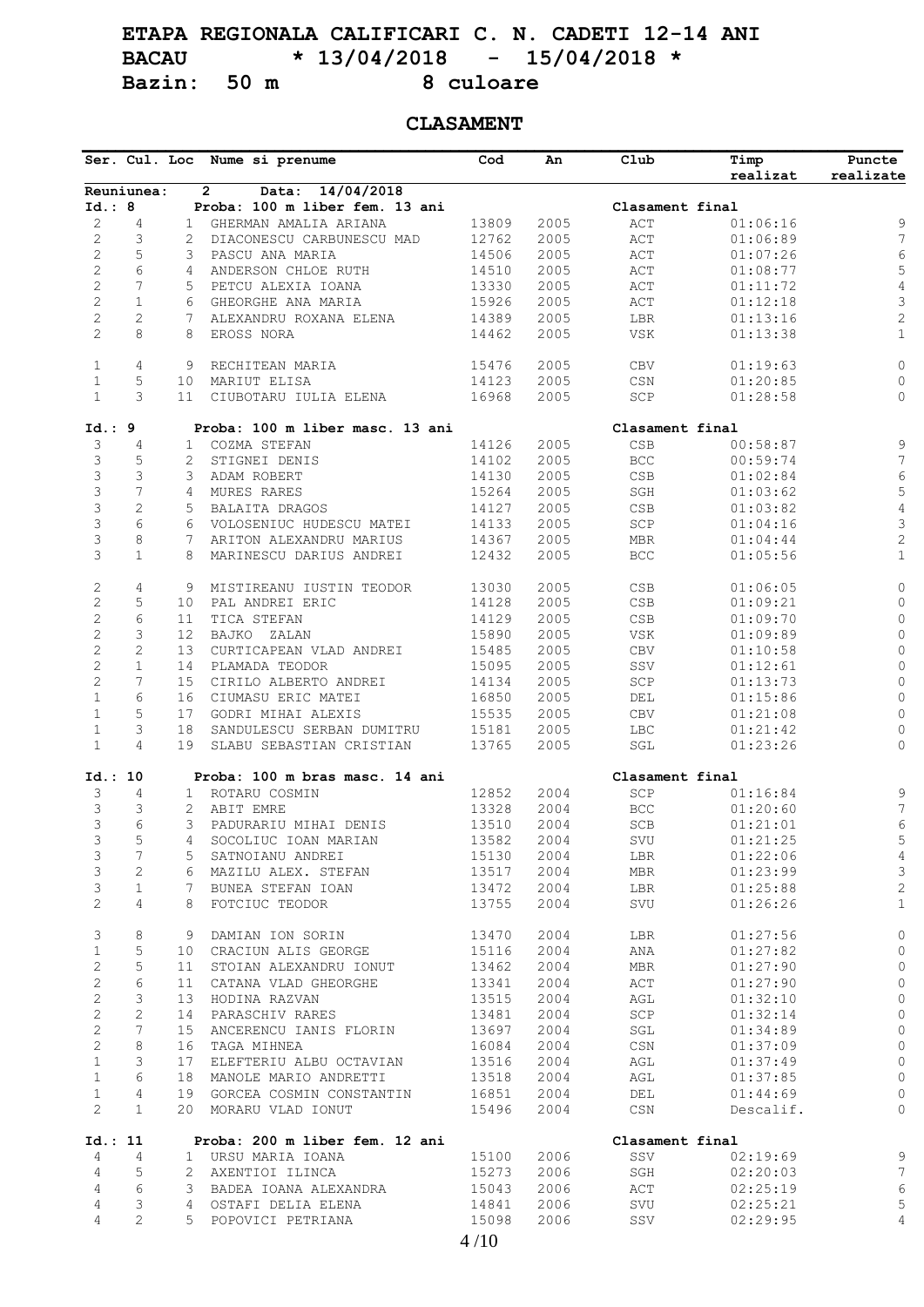| 3                              | 7                             |                 | 6 BULANCEA DARIA                         | 15155          | 2006         | MBR               | 02:31:06             | 3              |
|--------------------------------|-------------------------------|-----------------|------------------------------------------|----------------|--------------|-------------------|----------------------|----------------|
| 3                              | 4                             | 7               | BREZEANU IZABELA                         | 15942          | 2006         | ACT               | 02:31:60             | $\overline{c}$ |
| $\overline{4}$                 | 8                             |                 | 8 SOROCEANU ALEXIA IOANA                 | 15593          | 2006         | CJI               | 02:35:04             | $\mathbf{1}$   |
|                                |                               |                 |                                          |                |              |                   |                      |                |
| 4                              | $\mathbf{1}$                  | 9               | SAUCIUC OANA IULIA                       | 15099          | 2006         | SSV               | 02:35:15             | $\circ$        |
| 3                              | 5                             | 10              | TANASA BIANCA PETRINA                    | 15270          | 2006         | SGH               | 02:36:07             | $\circ$        |
| 3                              | 6                             | 11              | IANCU ERIKA LUANA                        | 15133          | 2006         | AGL               | 02:36:39             | $\circ$        |
| $\overline{4}$                 | 7<br>$\mathbf{2}$             | 12 <sup>°</sup> | MAFTEI SABINA                            | 16474          | 2006         | SVU               | 02:36:47             | O              |
| 3<br>3                         | 3                             | 13<br>14        | TODORAN MARINA<br>TUDOR ALLEGRA          | 15488<br>14779 | 2006<br>2006 | CBV               | 02:37:86<br>02:38:10 | 0<br>$\circ$   |
| $\mathsf S$                    | $\mathbf{1}$                  | 15              | GINGHINA ALINA ANDREEA                   | 14901          | 2006         | CSN               | 02:39:03             | 0              |
| $\mathbf{2}$                   | 3                             | 16              | SOFRONEA INGRID                          | 15416          | 2006         | AGL<br>SSV        | 02:39:45             | 0              |
| $\mathsf S$                    | 8                             | 17              | GHEORGHE IULIA CRISTINA                  | 15046          | 2006         | ACT               | 02:40:24             | 0              |
| $\overline{c}$                 | $\overline{4}$                | 18              | IOFCIU ALEXANDRA SOPHIE                  | 14814          | 2006         | PCT               | 02:41:35             | 0              |
| $\overline{c}$                 | 5                             | 19              | RADU ARIANA MARIA                        | 14902          | 2006         | AGL               | 02:44:45             | O              |
| $\mathbf{2}$                   | 7                             | 20              | SUCURI DARIA ANDREEA                     | 16339          | 2006         | ACT               | 02:45:22             | 0              |
| $\mathbf{2}$                   | $\mathbf{1}$                  | 21              | BACIU DARIA PATRICIA                     | 15182          | 2006         | <b>LBC</b>        | 02:51:33             | 0              |
| $\mathbf 1$                    | $\overline{c}$                | 22              | PATRINOIU TEODORA                        | 15790          | 2006         | CBV               | 02:51:44             | 0              |
| $\mathbf{2}$                   | 8                             | 23              | EROSS HANNA                              | 15158          | 2006         | VSK               | 02:53:15             | 0              |
| $\mathbf 2$                    | 6                             | 24              | IOTU RAMONA ANCA                         | 14812          | 2006         | PCT               | 02:53:71             | $\circ$        |
| $\overline{2}$                 | $\overline{2}$                | 25              | STROE LAVINIA ALEXANDRA                  | 14817          | 2006         | PCT               | 02:55:09             | 0              |
| $\mathbf{1}$                   | $\mathbf{3}$                  | 26              | MARCU CRISTINA ELENA                     | 14522          | 2006         | SGL               | 02:55:65             | O              |
| $\mathbf{1}$                   | $7\overline{ }$               | 27              | STEGARESCU ALEXANDRA                     | 16109          | 2006         | SGL               | 02:56:63             | $\circ$        |
| $\mathbf{1}$                   | 6                             | 28              | MART EMILIA                              | 14859          | 2006         | <b>CBV</b>        | 02:56:88             | $\circ$        |
| $\mathbf{1}$                   | 4                             | 29              | VALEANU ALESIA GEORGIANA                 | 14783          | 2006         | CSN               | 02:57:12             | 0              |
| $\mathbf{1}$                   | $\mathbf{1}$                  | 30              | DARABA ANDRA DARIA                       | 16966          | 2006         | PCT               | 02:57:64             | 0              |
| $\mathbf{1}$                   | $5^{\circ}$                   |                 | 31 MIHAI ANA DENISA                      | 15184          | 2006         | <b>LBC</b>        | 02:59:13             | $\circ$        |
| Id.: 12                        |                               |                 | Proba: 200 m liber masc. 12 ani          |                |              | Clasament final   |                      |                |
| 6                              | 5                             |                 | 1 RADUCANU EDUARD                        | 13338          | 2006         | ACT               | 02:17:51             | 9              |
| 6                              | 4                             |                 | 2 HRISCU RARES                           | 15396          | 2006         | LBC               | 02:17:85             | $\overline{7}$ |
| 6                              | 3                             |                 | 3 BACIU DENIS ANDREI                     | 15183          | 2006         | LBC               | 02:20:01             | $\epsilon$     |
| 6                              | $\boldsymbol{7}$              |                 | 4 STRIMBEANU RAZVAN                      | 13334          | 2006         | PCT               | 02:22:40             | 5              |
| 6                              | 6                             |                 | 5 COJOCARU CAROL MIHAI                   | 14789          | 2006         | CSN               | 02:29:01             | $\overline{4}$ |
| 6                              | 8                             |                 | 6 SECOBAN STEFAN ALEX.                   | 15272          | 2006         | SGH               | 02:31:19             | 3              |
| $\mathsf S$                    | $\mathbf{2}$                  |                 | 7 CHIRIAC VICTOR GABRIEL                 | 15590          | 2006         | NAD               | 02:32:20             | $\overline{c}$ |
| 6                              | 2                             |                 | 8 NICOLAEV VLADIMIR ANDREI               | 14818          | 2006         | PCT               | 02:32:61             | $\mathbf{1}$   |
| 6                              | 1                             |                 | 9 PANAIT PAUL DRAGOS                     | 15102          | 2006         | SSV               | 02:32:86             | O              |
| 5                              | 5                             |                 | 10 NICULAIE DAVID ANDREAS                | 15045          | 2006         | ACT               | 02:33:34             | $\circ$        |
| 3                              | 4                             | 11              | PETRE RAUL                               | 15835          | 2006         | BCC               | 02:34:64             | O              |
| $\sqrt{4}$                     | 6                             | 12              | POPA CAROL                               | 13344          | 2006         | ACT               | 02:36:14             | 0              |
| 4                              | 8                             |                 | 13 NOFIT CODRIN MIHAI                    | 13701          | 2006         | SGL               | 02:37:03             | $\circ$        |
| 5                              | 8                             |                 | 14 STRATU ALEXANDRU                      | 15414          | 2006         | SVU               | 02:38:47             | $\circ$        |
| 4                              | 3                             |                 | 15 TALPES IOAN VLAD                      | 15044          | 2006         | PCT               | 02:38:63             |                |
| 5                              | $\overline{4}$                |                 | 16 NOVAC IULIAN DORU                     | 15048          | 2006         | ACT               | 02:39:24             | O              |
| 4                              | $\mathbf{1}$                  |                 | 17 GHINDA CEZAR ANDREI                   | 14780          | 2006         | CSN               | 02:39:86             | 0              |
| 4                              | 5                             |                 | 18 SAVUCA LUCA IONUT                     | 14894          | 2006         | AGL               | 02:40:07             | $\circ$        |
| 5                              | 3                             |                 | 19 MICLEA DRAGOS IULIAN                  | 15534          | 2006         | CBV               | 02:40:56             | 0              |
| $\overline{4}$                 | $\overline{4}$                | 20              | TEODOR COSMIN                            | 15049          | 2006         | $\mathtt{ACT}$    | 02:40:66             | 0              |
| 4                              | 2<br>$7\phantom{.0}$          | 21              | ENCIU SEBASTIAN                          | 15047          | 2006         | ACT               | 02:41:27             | O              |
| 5<br>$1\,$                     | 3                             | 22<br>23        | BOZONCA GABRIEL<br>TUDORACHE ANDREI VLAD | 14787<br>15082 | 2006<br>2006 | CSN<br><b>BCC</b> | 02:42:18<br>02:42:62 | 0              |
| $\overline{4}$                 | $7\overline{ }$               |                 | 24 FRASENIUC EDUARD MIHAI                | 15415          | 2006         | SVU               | 02:43:56             | $\circ$<br>0   |
| 5                              | 6                             | 25              | FLOREA RAZVAN STEFAN                     | 14392          | 2006         | LBR               | 02:44:75             | 0              |
| $\mathsf S$                    | $\mathbf{1}$                  |                 | 26 SLAVU RARES STEFAN                    | 14892          | 2006         | AGL               | 02:45:76             | $\circ$        |
| 3                              | 5                             | 27              | DIACONESCU CARBUNESCU VIC                | 15042          | 2006         | ACT               | 02:47:99             | $\circ$        |
| 3                              | $\mathbf{1}$                  | 28              | IACOB MARIO BOGDAN                       | 14896          | 2006         | AGL               | 02:55:09             | O              |
| $\overline{c}$                 | $\overline{4}$                | 29              | BENGHIAC ERIC                            | 15781          | 2006         | <b>CBV</b>        | 02:58:41             | $\circ$        |
| 3                              | $6\overline{6}$               |                 | 30 CARDEI DARIUS ANDREI                  | 15138          | 2006         | SCP               | 02:59:38             | $\circ$        |
| 3                              | $7\overline{ }$               | 31              | GRIGORAS ALEXANDRU NIC.                  | 16089          | 2006         | CSN               | 02:59:61             | $\circ$        |
| $\overline{2}$                 | $\overline{5}$                | 32              | <b>BALAZS ORS</b>                        | 15537          | 2006         | <b>CBV</b>        | 03:03:34             | $\circ$        |
| 3                              | 2                             |                 | 33 SEREA RAZVAN ALEXANDRU                | 15140          | 2006         | SCP               | 03:03:37             | $\circ$        |
| $\overline{c}$                 | $6\overline{6}$               |                 | 34 GAVRILA IONUT GELU                    | 15778          | 2006         | <b>CBV</b>        | 03:04:66             | $\circ$        |
| $\mathfrak{Z}$                 | 8                             | 35              | CURT ANDREI ROBERT                       | 14893          | 2006         | AGL               | 03:08:12             | O              |
| $\overline{2}$                 | $\mathbf{1}$                  |                 | 36 COJOCARU RARES MIHAI                  | 15407          | 2006         | <b>SCB</b>        | 03:08:67             | $\circ$        |
| $\overline{2}$                 | $\mathbf{3}$                  | 37              | SAFIR TUDOR STEFAN                       | 14788          | 2006         | CSN               | 03:16:34             | $\circ$        |
| $\overline{2}$                 | 2                             |                 | 38 DOGARU DUMITRU DANIEL                 | 14791          | 2006         | CSN               | 03:17:66             | $\circ$        |
| $\mathbf{1}$                   | $5\phantom{.0}$               |                 | 39 PITICA EDOARDO                        | 16724          | 2006         | <b>SCB</b>        | 03:19:45             | $\circ$        |
| $\overline{2}$<br>$\mathbf{1}$ | $7^{\circ}$<br>$\overline{4}$ |                 | 40 TOIA CODRIN NICOLAE                   | 15408<br>16795 | 2006<br>2006 | <b>SCB</b>        | 03:20:12             | O<br>$\circ$   |
|                                |                               |                 | 41 CRETU RAUL                            |                |              | CBV               | 03:49:20             |                |
| Id.: 13                        |                               |                 | Proba: 100 m spate masc. 14 ani          |                |              | Clasament final   |                      |                |
| 3                              | $\overline{4}$                |                 | 1 MOSCALIUC CALIN GEORGE                 | 13583          | 2004         | SVU               | 01:05:63             | $\circ$        |
| 3                              | 3                             |                 | 2 GHIONU DENIS ANDREI                    | 13460          | 2004         | MBR               | 01:06:71             | $\overline{7}$ |
| 3                              | 5                             |                 | 3 ROTARU COSMIN                          | 12852          | 2004         | SCP               | 01:08:56             | $\epsilon$     |
|                                |                               |                 |                                          | $5/10$         |              |                   |                      |                |
|                                |                               |                 |                                          |                |              |                   |                      |                |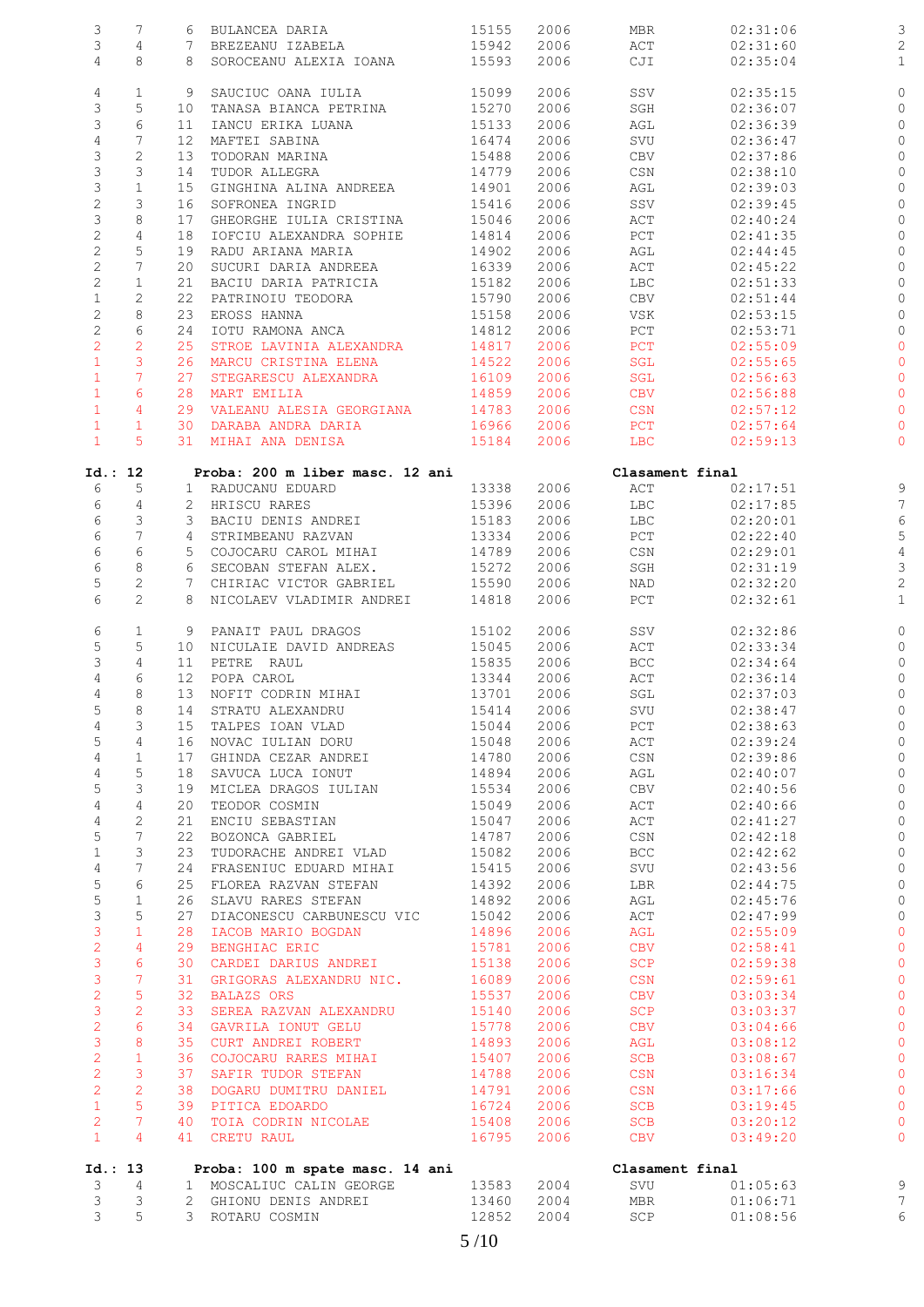| 3                            | 6                   |                 | 4 FOTCIUC TEODOR                                          | 13755          | 2004         | SVU               | 01:09:89             | 5                |
|------------------------------|---------------------|-----------------|-----------------------------------------------------------|----------------|--------------|-------------------|----------------------|------------------|
| 3                            | 7                   |                 | 5 PADURARIU MIHAI DENIS                                   | 13510          | 2004         | SCB               | 01:13:06             |                  |
| 3                            | 8                   |                 | 6 LUCA MIHAI ALEXANDRU                                    | 13759          | 2004         | SVU               | 01:13:09             | 3                |
| 3                            | 2                   | 7               | HODINA RAZVAN                                             | 13515          | 2004         | AGL               | 01:13:84             | 2                |
| $\overline{c}$               | $\overline{4}$      | 8               | POPOACA MARIAN EDUARD                                     | 13468          | 2004         | LBR               | 01:14:70             | $\mathbf{1}$     |
|                              |                     |                 |                                                           |                |              |                   |                      |                  |
| 3                            | $\mathbf{1}$        | 9               | PARASCHIV RARES                                           | 13481          | 2004         | SCP               | 01:15:67             | 0                |
| $\mathbf{2}$                 | 3                   | 10              | ELEFTERIU ALBU OCTAVIAN                                   | 13516          | 2004         | AGL               | 01:16:47             | O                |
| $\mathbf{2}$                 | 6                   | 11              | NEAGU ANDREI DANIEL                                       | 14368          | 2004         | MBR               | 01:17:14             | 0                |
| $\mathbf{2}$                 | 5                   | 12              | DAMIAN ION SORIN                                          | 13470          | 2004         | LBR               | 01:17:68             | 0                |
| $\mathbf 1$                  | 4                   | 13              | MORARU VLAD IONUT                                         | 15496          | 2004         | CSN               | 01:18:51             | 0                |
| $\mathbf{2}$                 | $\overline{c}$      | 14              | FORTU EDUARD ANDREI                                       | 13513          | 2004         | AGL               | 01:20:04             | 0                |
| $\overline{c}$               | 7                   | 15              | ANCERENCU IANIS FLORIN                                    | 13697          | 2004         | SGL               | 01:22:33             | O                |
| $\overline{c}$               | 8                   | 16              | MANOLE MARIO ANDRETTI                                     | 13518          | 2004         | AGL               | 01:23:34             | 0                |
| $\mathbf{2}$                 | $\mathbf{1}$        | 17              | MILOS ROBERT CRISTIAN                                     | 13461          | 2004         | MBR               | 01:24:70             | C                |
| $\mathbf{1}$                 | 3                   | 18              | GORCEA COSMIN CONSTANTIN                                  | 16851          | 2004         | DEL               | 01:25:44             | 0                |
| $\mathbf{1}$                 | 6                   | 19              | CRACIUN ALIS GEORGE                                       | 15116          | 2004         | ANA               | 01:26:37             | 0                |
| $\mathbf{1}$                 | 5                   |                 | 20 TAGA MIHNEA                                            | 16084          | 2004         | CSN               | 01:35:26             | 0                |
|                              |                     |                 |                                                           |                |              |                   |                      |                  |
| Id.: 14                      |                     |                 | Proba: 200 m mixt fem. 13 ani                             |                |              | Clasament final   |                      |                  |
| 2                            | 4                   |                 | 1 PASCU ANA MARIA                                         | 14506          | 2005         | ACT               | 02:40:54             |                  |
| $\mathbf{2}$                 | 3                   |                 | 2 DIACONESCU CARBUNESCU MAD                               | 12762          | 2005         | ACT               | 02:42:82             | 7                |
| $\overline{c}$               | 5                   |                 | 3 GHERMAN AMALIA ARIANA                                   | 13809          | 2005         | ACT               | 02:43:63             | 6                |
| $\overline{c}$               | $\overline{c}$      | 4               | EROSS NORA                                                | 14462          | 2005         | VSK               | 02:53:78             | 5                |
| $\mathbf{2}$                 | $\mathbf{1}$        |                 | 5 ANDERSON CHLOE RUTH                                     | 14510          | 2005         | ACT               | 02:55:51             | $\overline{4}$   |
| $\mathbf{2}$                 | 6                   |                 | 6 GHEORGHE ANA MARIA                                      | 15926          | 2005         | ACT               | 02:56:52             | 3                |
| $\overline{c}$               | 8                   | $7^{\circ}$     | ALEXANDRU ROXANA ELENA                                    | 14389          | 2005         | LBR               | 03:00:31             | $\overline{c}$   |
| $\mathbf{1}$                 | $\overline{4}$      |                 | 8 GALUSCA BRIANA IOANA                                    | 14308          | 2005         | PCT               | 03:00:38             | $\mathbf{1}$     |
| 2                            | 7                   |                 | 9 PETCU ALEXIA IOANA                                      | 13330          | 2005         | ACT               | 03:02:88             | $\circ$          |
| $\mathbf{1}$                 | 5                   | 10              | RECHITEAN MARIA                                           | 15476          | 2005         | CBV               | 03:06:40             | 0                |
| $\mathbf{1}$                 | 3                   | 11              | MARIUT ELISA                                              | 14123          | 2005         | CSN               | 03:07:11             | O                |
| $\mathbf{1}$                 | 6                   |                 | 12 CIUBOTARU IULIA ELENA                                  | 16968          | 2005         | SCP               | Abandon.             | 0                |
|                              |                     |                 |                                                           |                |              |                   |                      |                  |
| Id.: 15                      |                     |                 | Proba: 200 m mixt masc. 13 ani                            |                |              | Clasament final   |                      |                  |
| 3                            | 4                   |                 | 1 COZMA STEFAN                                            | 14126          | 2005         | CSB               | 02:16:84             | 9                |
|                              |                     |                 | Nou R.N. V.R. POPOVICI DAVID 2004 ATB 02:17:12 15.12.2017 |                |              | PITESTI           |                      |                  |
| 3                            | 5                   |                 | 2 DINU PATRICK SEBASTIAN                                  | 13340          | 2005         | ACT               | 02:20:39             | 7                |
| 3                            | 3                   |                 | 3 ADAM ROBERT                                             | 14130          | 2005         | CSB               | 02:32:17             | $\epsilon$       |
| 3                            | 6                   | 4               | MURES RARES                                               | 15264          | 2005         | SGH               | 02:35:48             | 5                |
| 3                            | 2                   |                 | 5 BALAITA DRAGOS                                          | 14127          | 2005         | CSB               | 02:36:60             | $\overline{4}$   |
| 3                            | $\mathbf{1}$        |                 | 6 STIGNEI DENIS                                           | 14102          | 2005         | BCC               | 02:41:01             | 3                |
| $\overline{2}$               | 3                   | 7               | BRATULESCU IUSTINIAN                                      | 14300          | 2005         | PCT               | 02:41:33             | $\overline{c}$   |
| 3                            | 8                   | 8               | ARITON ALEXANDRU MARIUS                                   | 14367          | 2005         | MBR               | 02:41:71             | 1                |
| 2                            | 4                   |                 | 9 VOLOSENIUC HUDESCU MATEI                                | 14133          | 2005         | SCP               | 02:44:50             | C                |
| 3                            | 7                   | 10              | MARINESCU DARIUS ANDREI                                   | 12432          | 2005         | BCC               | 02:46:00             | 0                |
| $\mathbf{2}$                 | 6                   | 11              | BAJKO ZALAN                                               | 15890          | 2005         | VSK               | 02:49:74             | 0                |
| $\overline{c}$               | 5                   | 12 <sup>°</sup> | MISTIREANU IUSTIN TEODOR                                  | 13030          | 2005         | <b>CSB</b>        | 02:50:08             | 0                |
| $\mathbf{2}$                 | 7                   | 13              | TICA STEFAN                                               | 14129          | 2005         | CSB               | 02:52:95             | 0                |
| $\mathbf{2}$                 | 2                   | 14              | PAL ANDREI ERIC                                           | 14128          | 2005         | CSB               | 02:53:11             | O                |
|                              |                     |                 | CURTICAPEAN VLAD ANDREI                                   | 15485          | 2005         | CBV               | 02:56:81             | 0                |
|                              |                     |                 |                                                           |                |              |                   |                      |                  |
| $\overline{c}$               | $\mathbf{1}$        | 15              |                                                           |                |              |                   |                      |                  |
| $\mathbf{2}$                 | 8                   | 16              | PLAMADA TEODOR                                            | 15095          | 2005         | SSV               | 03:04:21             | 0                |
| $\mathbf{1}$                 | $\overline{4}$      | 17              | ALEXANDRESCU VICTOR                                       | 14302          | 2005         | <b>PCT</b>        | 03:06:02             | 0                |
| $\mathbf{1}$                 | $\mathbf{1}$        | 18              | CIUMASU ERIC MATEI                                        | 16850          | 2005         | DEL               | 03:07:42             | $\circ$          |
| $\mathbf{1}$                 | 5                   | 19              | CIRILO ALBERTO ANDREI                                     | 14134          | 2005         | <b>SCP</b>        | 03:08:85             | O                |
| $\mathbf{1}$                 | 7                   | 20              | SANDULESCU SERBAN DUMITRU                                 | 15181          | 2005         | <b>LBC</b>        | 03:13:89             | 0                |
| $\mathbf{1}$<br>$\mathbf{1}$ | 3<br>$\overline{2}$ | 21<br>22        | GODRI MIHAI ALEXIS<br>SLABU SEBASTIAN CRISTIAN            | 15535<br>13765 | 2005<br>2005 | <b>CBV</b><br>SGL | 03:23:84<br>03:26:41 | O<br>$\mathbf 0$ |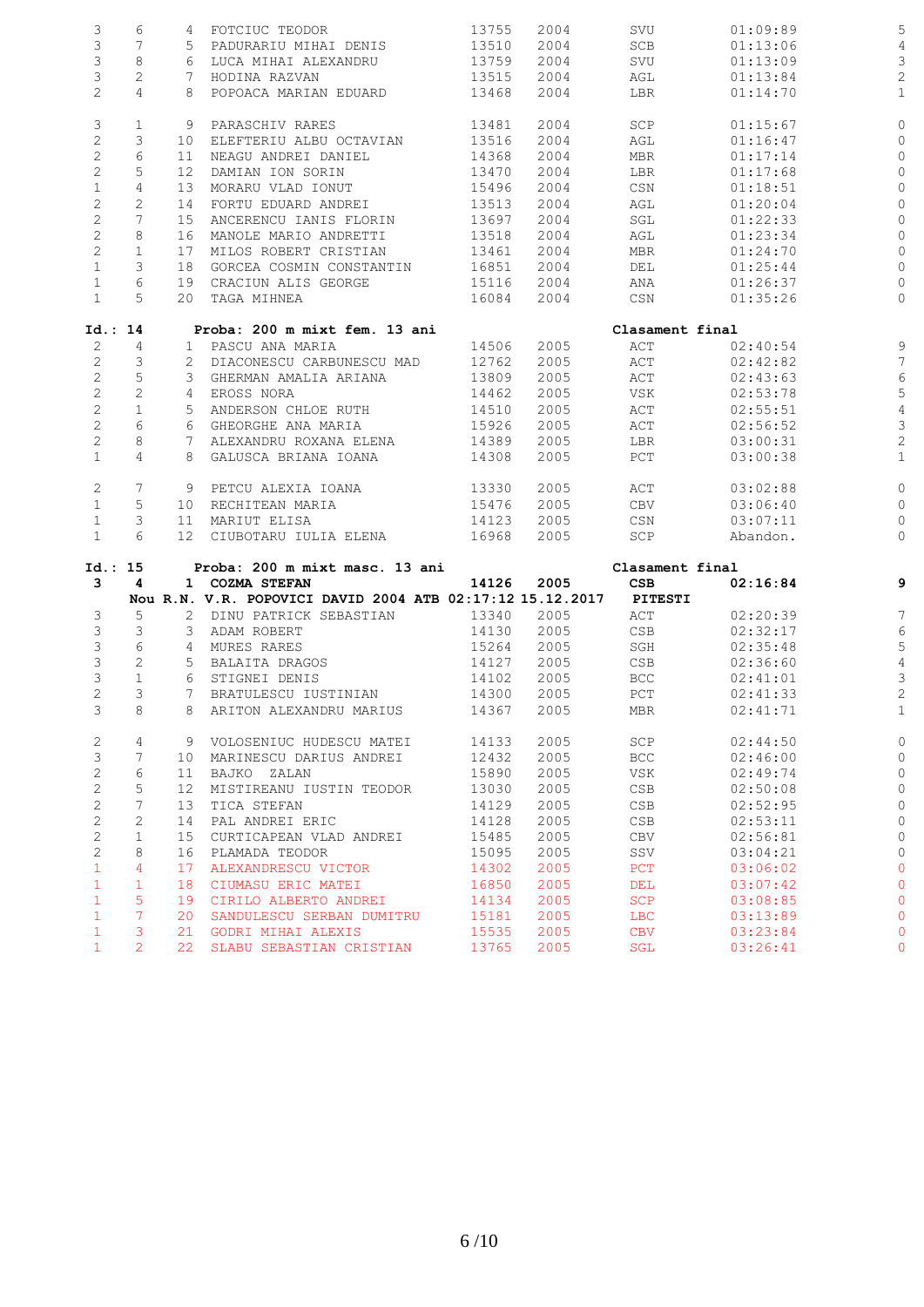# **ETAPA REGIONALA CALIFICARI C. N. CADETI 12-14 ANI BACAU \* 13/04/2018 - 15/04/2018 \* Bazin:** 50 m

## **CLASAMENT**

|                              |                |                | Ser. Cul. Loc Nume si prenume                      | Cod            | An           | Club                             | Timp<br>realizat     | Puncte<br>realizate        |
|------------------------------|----------------|----------------|----------------------------------------------------|----------------|--------------|----------------------------------|----------------------|----------------------------|
|                              | Reuniunea:     |                | Data: 14/04/2018<br>3                              |                |              |                                  |                      |                            |
| Id.: 16                      |                |                | Proba: 200 m mixt masc. 14 ani                     |                |              | Clasament final                  |                      |                            |
| $\overline{4}$               | 4              | $\mathbf{1}$   | MOSCALIUC CALIN GEORGE                             | 13583          | 2004         | SVU                              | 02:27:81             | 9                          |
| $\overline{4}$               | $\overline{c}$ | 2              | SATNOIANU ANDREI                                   | 15130          | 2004         | $_{\rm LBR}$                     | 02:28:06             | $\overline{7}$             |
| $\overline{4}$               | 3              | 3              | GHIONU DENIS ANDREI                                | 13460          | 2004         | <b>MBR</b>                       | 02:28:81             | 6                          |
| $\overline{4}$               | 5              | 4              | ROTARU COSMIN                                      | 12852          | 2004         | SCP                              | 02:30:05             | 5                          |
| $\overline{4}$               | 6              | 5              | SOCOLIUC IOAN MARIAN                               | 13582          | 2004         | SVU                              | 02:31:69             | $\sqrt{4}$                 |
| $\overline{4}$               | 7              | 6              | FOTCIUC TEODOR                                     | 13755          | 2004         | SVU                              | 02:33:68             | $\ensuremath{\mathsf{3}}$  |
| 3                            | 5              | 7              | PADURARIU MIHAI DENIS                              | 13510          | 2004         | $_{\rm SCB}$                     | 02:35:92             | $\sqrt{2}$                 |
| 3                            | $\overline{4}$ | 8              | LUCA MIHAI ALEXANDRU                               | 13759          | 2004         | SVU                              | 02:36:43             | $\mathbf{1}$               |
| 4                            | 8              | 9              | ABIT EMRE                                          | 13328          | 2004         | $_{\rm BCC}$                     | 02:38:00             | $\mathbb O$                |
| 3                            | 3              | 10             | POPOACA MARIAN EDUARD                              | 13468          | 2004         | LBR                              | 02:38:70             | $\circ$                    |
| 4                            | $\mathbf{1}$   | 11             | STOIAN ALEXANDRU IONUT                             | 13462          | 2004         | $\operatorname{\mathsf{MBR}}$    | 02:38:93             | $\mathbb O$                |
| 3                            | 6              | 12             | HODINA RAZVAN                                      | 13515          | 2004         | $\operatorname{AGL}$             | 02:38:99             | 0                          |
| $\sqrt{2}$                   | $\overline{4}$ | 13             | ELEFTERIU ALBU OCTAVIAN                            | 13516          | 2004         | $\operatorname{AGL}$             | 02:41:98             | 0                          |
| 3                            | $\mathbf{2}$   | 14             | DAMIAN ION SORIN                                   | 13470          | 2004         | LBR                              | 02:43:01             | $\mathbb O$                |
| $\mathbf{2}$                 | 3              | 15             | PARASCHIV RARES                                    | 13481          | 2004         | SCP                              | 02:44:04             | $\mathsf{O}$               |
| 3                            | 7              | 16             | PEPTANARU STEFAN COSMIN                            | 13469          | 2004         | LBR                              | 02:44:67             | $\mathbb O$                |
| $\mathbf{2}$                 | 6              | 17             | CATANA VLAD GHEORGHE                               | 13341          | 2004         | $\mathtt{ACT}$                   | 02:44:83             | $\mathbb O$                |
| 3                            | $\mathbf{1}$   | 18             | BUNEA STEFAN IOAN                                  | 13472          | 2004         | $_{\rm LBR}$                     | 02:46:54             | 0                          |
| 3                            | 8              | 19             | MAZILU ALEX. STEFAN                                | 13517          | 2004         | MBR                              | 02:49:68             | $\mathbb O$                |
| $\sqrt{2}$                   | 5              | 20             | NEAGU ANDREI DANIEL                                | 14368          | 2004         | $\operatorname{\mathsf{MBR}}$    | 02:50:07             | 0                          |
| $\sqrt{2}$                   | $\overline{c}$ | 21             | FORTU EDUARD ANDREI                                | 13513          | 2004         | AGL                              | 02:51:12             | $\mathbb O$                |
| $\mathbf 1$                  | $\overline{4}$ | 22             | MORARU VLAD IONUT                                  | 15496          | 2004         | $\mathbb{C}\mathbb{S}\mathbb{N}$ | 02:51:51             | $\mathsf{O}$               |
| $\sqrt{2}$                   | $\mathbf{1}$   | 23             | MILOS ROBERT CRISTIAN                              | 13461          | 2004         | $\operatorname{\mathsf{MBR}}$    | 02:51:64             | 0                          |
| $\mathbf{2}$                 | 8              | 24             | MANOLE MARIO ANDRETTI                              | 13518          | 2004         | AGL                              | 02:52:79             | $\mathbb O$                |
|                              | 6              |                |                                                    |                |              |                                  |                      |                            |
| $\mathbf{1}$                 |                | 25             | CRACIUN ALIS GEORGE                                | 15116          | 2004         | ANA                              | 02:53:18             | 0                          |
| $\mathbf{2}$                 | 7              | 26             | ANCERENCU IANIS FLORIN                             | 13697          | 2004         | $\operatorname{\mathsf{SGL}}$    | 02:53:56             | 0                          |
| $\mathbf{1}$<br>$\mathbf{1}$ | 3<br>5         | 27<br>28       | GORCEA COSMIN CONSTANTIN<br>TAGA MIHNEA            | 16851<br>16084 | 2004<br>2004 | DEL<br><b>CSN</b>                | 03:04:35<br>03:26:16 | $\mathbf 0$<br>$\mathbf 0$ |
| Id.: 17                      |                |                |                                                    |                |              | Clasament final                  |                      |                            |
| 5                            | 4              | 1              | Proba: 100 m spate masc. 12 ani<br>RADUCANU EDUARD | 13338          | 2006         | $\mathtt{ACT}$                   | 01:11:00             | 9                          |
| 5                            | 5              | 2              | COJOCARU CAROL MIHAI                               | 14789          | 2006         | $\mathbb{C}\mathbb{S}\mathbb{N}$ | 01:12:31             | 7                          |
|                              | $\mathbf{2}$   |                |                                                    |                |              |                                  |                      |                            |
| 5                            |                | 3              | BACIU DENIS ANDREI                                 | 15183          | 2006         | LBC                              | 01:12:33             | $\epsilon$                 |
| 5                            | 6              | $\overline{4}$ | HRISCU RARES                                       | 15396          | 2006         | $_{\rm LBC}$                     | 01:12:41             | 5                          |
| 5                            | 3              | 5              | NICOLAEV VLADIMIR ANDREI                           | 14818          | 2006         | $_{\rm PCT}$                     | 01:17:76             | $\sqrt{4}$                 |
| 5                            | 7              | 6              | STRIMBEANU RAZVAN                                  | 13334          | 2006         | $_{\rm PCT}$                     | 01:18:87             | 3                          |
| 5                            | 8              | 7              | FLOREA RAZVAN STEFAN                               | 14392          | 2006         | LBR                              | 01:19:85             | $\sqrt{2}$                 |
| 4                            | $\overline{c}$ | 8              | PANAIT PAUL DRAGOS                                 | 15102          | 2006         | SSV                              | 01:19:89             | $\mathbf{1}$               |
| 5                            | 1              |                | 9 SLAVU RARES STEFAN                               | 14892          | 2006         | AGL                              | 01:20:94             | 0                          |
| 4                            | 4              | 10             | GHINDA CEZAR ANDREI                                | 14780          | 2006         | $_{\mbox{\tiny{CSN}}}$           | 01:21:01             | 0                          |
| 4                            | 5              | 11             | STRATU ALEXANDRU                                   | 15414          | 2006         | SVU                              | 01:22:31             | 0                          |
| 4                            | 7              | 12             | CHIRIAC VICTOR GABRIEL                             | 15590          | 2006         | NAD                              | 01:22:32             | 0                          |
| $\overline{4}$               | 6              | 13             | SAVUCA LUCA IONUT                                  | 14894          | 2006         | AGL                              | 01:22:88             | $\circ$                    |
| 3                            | 5              | 14             | NOFIT CODRIN MIHAI                                 | 13701          | 2006         | SGL                              | 01:22:98             | $\circ$                    |
| 3                            | 3              | 15             | MICLEA DRAGOS IULIAN                               | 15534          | 2006         | ${\tt CBV}$                      | 01:23:86             | $\circ$                    |
| $\mathbf{1}$                 | $\sqrt{4}$     | 16             | PETRE RAUL                                         | 15835          | 2006         | $_{\rm BCC}$                     | 01:24:31             | $\mathbb O$                |
| 4                            | 3              | 17             | POPA CAROL                                         | 13344          | 2006         | ACT                              | 01:25:32             | 0                          |
| $\overline{4}$               | 8              | 18             | SECOBAN STEFAN ALEX.                               | 15272          | 2006         | SGH                              | 01:25:99             | $\circ$                    |
| $\mathbf{2}$                 | 5              | 19             | FRASENIUC EDUARD MIHAI                             | 15415          | 2006         | SVU                              | 01:28:37             | 0                          |
| $\overline{4}$               | $\mathbf{1}$   | 20             | CARDEI DARIUS ANDREI                               | 15138          | 2006         | SCP                              | 01:29:75             | $\mathbb O$                |
| $\mathbf{1}$                 | 5              | 21             | TUDORACHE ANDREI VLAD                              | 15082          | 2006         | $_{\rm BCC}$                     | 01:31:46             | 0                          |
| $\mathfrak{Z}$               | $\sqrt{4}$     | 22             |                                                    | 14787          | 2006         |                                  |                      | 0                          |
| $\,1$                        | 3              |                | BOZONCA GABRIEL                                    |                |              | CSN                              | 01:31:62             | $\circ$                    |
|                              |                | 23             | IACOB MARIO BOGDAN                                 | 14896          | 2006         | AGL                              | 01:31:86             |                            |
| 3                            | 8              | 24             | DOGARU DUMITRU DANIEL                              | 14791          | 2006         | $\mathbb{C}\mathbb{S}\mathbb{N}$ | 01:31:91             | 0                          |
| 3                            | 7              | 25             | BENGHIAC ERIC                                      | 15781          | 2006         | CBV                              | 01:31:92             | $\circ$                    |
| 3                            | 6              | 26             | <b>BALAZS ORS</b>                                  | 15537          | 2006         | ${\rm CBV}$                      | 01:32:40             | $\circ$                    |
| $\sqrt{2}$                   | $\mathbf{1}$   | 27             | NOVAC IULIAN DORU                                  | 15048          | 2006         | ACT                              | 01:33:65             | $\circ$                    |
| 3                            | $\mathbf{2}$   | 28             | GAVRILA IONUT GELU                                 | 15778          | 2006         | CBV                              | 01:34:81             | $\circ$                    |
|                              | 7              | 29             | SAFIR TUDOR STEFAN                                 | 14788          | 2006         | CSN                              | 01:35:69             | 0                          |
| $\mathbf{2}$                 |                |                |                                                    |                |              |                                  |                      |                            |
| $\mathbf{1}$                 | $\mathbf{2}$   | 30             | CURT ANDREI ROBERT                                 | 14893          | 2006         | AGL                              | 01:36:17             | 0                          |
| $\mathbf{1}$                 | 7              | 31             | SEREA RAZVAN ALEXANDRU                             | 15140          | 2006         | SCP                              | 01:37:38             | 0                          |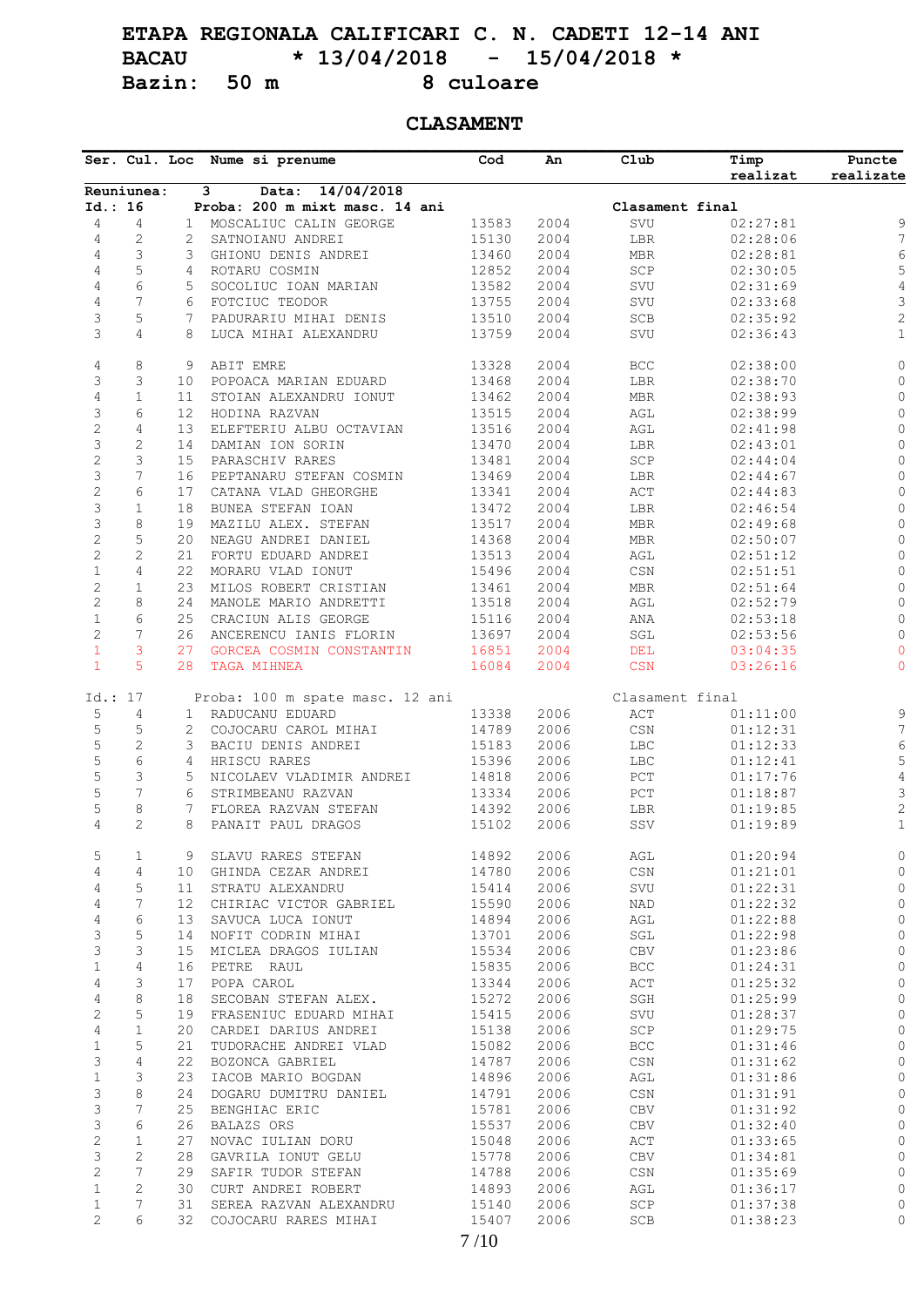| $\mathbf{2}$          | $\mathbf{2}$    |                | 33 TOIA CODRIN NICOLAE          | 15408 | 2006         | SCB             | 01:39:05             |                                |
|-----------------------|-----------------|----------------|---------------------------------|-------|--------------|-----------------|----------------------|--------------------------------|
| $\overline{c}$        | $\mathcal{S}$   |                | 34 PITICA EDOARDO               | 16724 | 2006         | SCB             | 01:42:19             | O                              |
| $\mathfrak{Z}$        | $\mathbf{1}$    |                | 35 CRETU RAUL                   | 16795 | 2006         | CBV             | 01:55:23             | 0                              |
|                       |                 |                |                                 |       |              |                 |                      |                                |
| $\mathbf{2}$          | 8               |                | 36 TEODOR COSMIN                | 15049 | 2006         | ACT             | Descalif.            | $\circ$                        |
| $\overline{2}$        | $\overline{4}$  |                | 37 GRIGORAS ALEXANDRU NIC.      | 16089 | 2006         | CSN             | Neprez.              | $\mathbb O$                    |
|                       |                 |                |                                 |       |              |                 |                      |                                |
| Id.: 18               |                 |                | Proba: 100 m spate fem. 12 ani  |       |              | Clasament final |                      |                                |
| 4                     | $\overline{4}$  |                | 1 URSU MARIA IOANA              | 15100 | 2006         | SSV             | 01:11:67             | g                              |
| 4                     | $\overline{2}$  |                | 2 SOROCEANU ALEXIA IOANA        | 15593 | 2006         | CJI             | 01:14:39             | $\overline{7}$                 |
| 4                     | $\mathfrak{Z}$  |                | 3 OSTAFI DELIA ELENA            | 14841 | 2006         | SVU             | 01:15:74             | $\epsilon$                     |
| 4                     | $\overline{7}$  |                | 4 BADEA IOANA ALEXANDRA         | 15043 | 2006         | $\mathtt{ACT}$  | 01:15:94             | 5                              |
| 4                     | $\epsilon$      |                | 5 AXENTIOI ILINCA               | 15273 | 2006         | SGH             | 01:17:32             |                                |
|                       |                 |                |                                 |       |              |                 |                      | $\overline{4}$                 |
| $\sqrt{4}$            | $\mathsf S$     |                | 6 SAUCIUC OANA IULIA            | 15099 | 2006         | SSV             | 01:17:63             | 3                              |
| $\overline{4}$        | $\mathbf{1}$    |                | 7 BULANCEA DARIA                | 15155 | 2006         | MBR             | 01:19:07             | $\overline{c}$                 |
| 4                     | 8               |                | 8 IANCU ERIKA LUANA             | 15133 | 2006         | AGL             | 01:21:56             | $\mathbf{1}$                   |
|                       |                 |                |                                 |       |              |                 |                      |                                |
| 3                     | 8               |                | 9 BREZEANU IZABELA              | 15942 | 2006         | $\mathtt{ACT}$  | 01:21:80             | 0                              |
| $\overline{c}$        | $7\overline{ }$ |                | 10 MAFTEI SABINA                | 16474 | 2006         | SVU             | 01:22:37             | 0                              |
| $\mathsf 3$           | $\mathbf{1}$    |                | 11 RADU ARIANA MARIA            | 14902 | 2006         | AGL             | 01:22:93             | 0                              |
| 3                     | $7\overline{ }$ |                | 12 GINGHINA ALINA ANDREEA       | 14901 | 2006         | AGL             | 01:23:49             | 0                              |
| 3                     | $\overline{4}$  | 13             | TANASA BIANCA PETRINA           | 15270 | 2006         | SGH             | 01:23:69             | $\circ$                        |
| $\mathfrak{Z}$        | $\mathbf{2}$    |                |                                 |       |              |                 |                      |                                |
|                       |                 | 14             | IOFCIU ALEXANDRA SOPHIE         | 14814 | 2006         | $_{\rm PCT}$    | 01:23:77             | 0                              |
| $\mathbbm{1}$         | 5               | 15             | SUCURI DARIA ANDREEA            | 16339 | 2006         | $\mathtt{ACT}$  | 01:24:04             | $\circ$                        |
| 3                     | $\mathsf S$     | 16             | TODORAN MARINA                  | 15488 | 2006         | CBV             | 01:24:92             | 0                              |
| $\overline{c}$        | $\overline{4}$  | 17             | BACIU DARIA PATRICIA            | 15182 | 2006         | <b>LBC</b>      | 01:25:40             | $\circ$                        |
| $\mathbf{2}$          | $\overline{c}$  |                | 18 VALEANU ALESIA GEORGIANA     | 14783 | 2006         | CSN             | 01:25:64             | 0                              |
| 3                     | $\epsilon$      | 19             | EROSS HANNA                     | 15158 | 2006         | VSK             | 01:25:93             | 0                              |
| $\overline{c}$        | $\mathcal{E}$   | 20             | PATRINOIU TEODORA               | 15790 | 2006         | CBV             | 01:26:66             | O                              |
|                       |                 |                |                                 |       |              |                 |                      |                                |
| $\mathbbm{1}$         | $\mathfrak{Z}$  | 21             | IOTU RAMONA ANCA                | 14812 | 2006         | PCT             | 01:27:23             | 0                              |
| 3                     | $\mathcal{E}$   |                | 22 GHEORGHE IULIA CRISTINA      | 15046 | 2006         | ACT             | 01:27:38             | $\circ$                        |
| $\overline{c}$        | 6               | 23             | MIHAI ANA DENISA                | 15184 | 2006         | LBC             | 01:29:61             | 0                              |
| $\mathbf{1}$          | $\overline{4}$  | 24             | STEGARESCU ALEXANDRA            | 16109 | 2006         | SGL             | 01:31:70             | 0                              |
| $\overline{c}$        | 5               |                | 25 MARCU CRISTINA ELENA         | 14522 | 2006         | SGL             | 01:37:22             | $\circ$                        |
|                       |                 |                |                                 |       |              |                 |                      |                                |
| Id.: 19               |                 |                | Proba: 400 m liber masc. 13 ani |       |              | Clasament final |                      |                                |
|                       |                 |                |                                 |       |              | CSB             | 04:29:35             | g                              |
|                       | $7\overline{ }$ |                |                                 |       |              |                 |                      |                                |
| $\overline{2}$        |                 |                | 1 COZMA STEFAN                  | 14126 | 2005         |                 |                      |                                |
| $\mathcal{S}$         | 5               |                | 2 STIGNEI DENIS                 | 14102 | 2005         | BCC             | 04:38:57             | $\overline{7}$                 |
| $\mathbf{1}$          | $\mathbf{2}$    |                | 3 DINU PATRICK SEBASTIAN        | 13340 | 2005         | ACT             | 04:42:67             | $\epsilon$                     |
| $\overline{c}$        | $\mathbf{1}$    |                | 4 ADAM ROBERT                   | 14130 | 2005         | CSB             | 04:46:80             | 5                              |
| 3                     | $\overline{4}$  |                | 5 MURES RARES                   | 15264 | 2005         | SGH             | 04:49:46             | $\overline{4}$                 |
| $\overline{c}$        | $\,8\,$         |                | 6 BALAITA DRAGOS                | 14127 | 2005         | CSB             | 04:52:02             | 3                              |
| 3                     | 3               |                | 7 MARINESCU DARIUS ANDREI       | 12432 |              | BCC             |                      |                                |
| 3                     | 6               |                | 8 VOLOSENIUC HUDESCU MATEI      | 14133 | 2005<br>2005 | SCP             | 04:53:59<br>04:58:12 | $\overline{c}$<br>$\mathbf{1}$ |
|                       |                 |                |                                 |       |              |                 |                      |                                |
| 3                     | 2               |                | 9 ARITON ALEXANDRU MARIUS       | 14367 | 2005         | MBR             | 05:00:78             |                                |
|                       |                 |                |                                 |       |              |                 |                      |                                |
| $\mathbf 1$           | $\mathbf{1}$    |                | 10 BRATULESCU IUSTINIAN         | 14300 | 2005         | PCT             | 05:08:19             | 0                              |
| 3                     | 7               | 11             | TICA STEFAN                     | 14129 | 2005         | CSB             | 05:13:67             | O                              |
| $\mathbf{2}$          | 5               | 12             | BAJKO ZALAN                     | 15890 | 2005         | VSK             | 05:16:50             | $\circ$                        |
| $\mathbf{1}$          | 3               | 13             | PLAMADA TEODOR                  | 15095 | 2005         | SSV             | 05:17:82             | $\circ$                        |
| 3                     | $\mathbf{1}$    | 14             | PAL ANDREI ERIC                 | 14128 | 2005         | CSB             | 05:18:26             | $\circ$                        |
| $\mathbf 1$           | 4               | 15             | MISTIREANU IUSTIN TEODOR        | 13030 | 2005         | CSB             | 05:19:41             | $\circ$                        |
|                       |                 | 16             |                                 |       |              |                 |                      |                                |
| $\mathfrak{Z}$        | 8               |                | CURTICAPEAN VLAD ANDREI         | 15485 | 2005         | CBV             | 05:26:69             | $\circ$                        |
| $\overline{c}$        | $\overline{4}$  | 17             | CIRILO ALBERTO ANDREI           | 14134 | 2005         | <b>SCP</b>      | 05:49:56             | $\circ$                        |
| $\mathbf{1}$          | 7               | 18             | ALEXANDRESCU VICTOR             | 14302 | 2005         | <b>PCT</b>      | 05:53:00             | $\circ$                        |
| $\mathbf{1}$          | 5               | 19             | CIUMASU ERIC MATEI              | 16850 | 2005         | DEL             | 05:55:45             | $\circ$                        |
| $\overline{2}$        | 6               | 20             | SANDULESCU SERBAN DUMITRU       | 15181 | 2005         | <b>LBC</b>      | 06:18:29             | $\circ$                        |
| $\mathbf{1}$          | 6               | 21             | SLABU SEBASTIAN CRISTIAN        | 13765 | 2005         | SGL             | 06:21:74             | $\circ$                        |
| 2                     | 3               |                | 22 GODRI MIHAI ALEXIS           | 15535 | 2005         | <b>CBV</b>      | 06:26:48             | $\circ$                        |
|                       |                 |                |                                 |       |              |                 |                      |                                |
| Id.: 20               |                 |                | Proba: 400 m liber fem. 13 ani  |       |              | Clasament final |                      |                                |
| 2                     | 4               |                | 1 GHERMAN AMALIA ARIANA         | 13809 | 2005         | ACT             | 05:02:13             | 9                              |
| $\mathbf{1}$          | 5               |                | 2 DIACONESCU CARBUNESCU MAD     | 12762 | 2005         | ACT             | 05:03:78             | $\overline{7}$                 |
|                       | $\mathbf{1}$    |                | 3 PASCU ANA MARIA               | 14506 | 2005         | ACT             | 05:07:81             |                                |
| $\mathbf{2}$          |                 | 4              |                                 | 14510 |              |                 |                      | $\epsilon$                     |
| 2                     | 5               |                | ANDERSON CHLOE RUTH             |       | 2005         | ACT             | 05:18:05             | 5                              |
| $\mathbf{1}$          | 4               | 5              | GHEORGHE ANA MARIA              | 15926 | 2005         | ACT             | 05:26:70             | $\overline{4}$                 |
| $\overline{c}$        | $\,8\,$         |                | 6 PETCU ALEXIA IOANA            | 13330 | 2005         | ACT             | 05:28:79             | 3                              |
| $\mathbf{1}$          | 3               | $7\phantom{0}$ | GALUSCA BRIANA IOANA            | 14308 | 2005         | PCT             | 05:39:35             | $\overline{c}$                 |
| $\mathbf{2}^{\prime}$ | $7\phantom{.0}$ |                | 8 ALEXANDRU ROXANA ELENA        | 14389 | 2005         | LBR             | 05:42:61             | $\mathbf{1}$                   |
|                       |                 |                |                                 |       |              |                 |                      |                                |
| $\overline{2}$        | 3               |                | 9 EROSS NORA                    | 14462 | 2005         | VSK             | 05:50:17             | 0                              |
| $\overline{2}$        | 2               |                | 10 MARIUT ELISA                 | 14123 | 2005         | CSN             | 05:58:35             | $\circ$                        |
| $\overline{2}$        | 6               | 11             | RECHITEAN MARIA                 | 15476 | 2005         | <b>CBV</b>      | 06:25:08             | $\circ$                        |
| $\mathbf{1}$          | 6               |                | 12 CIUBOTARU IULIA ELENA        | 16968 | 2005         | <b>SCP</b>      | Abandon.             | 0                              |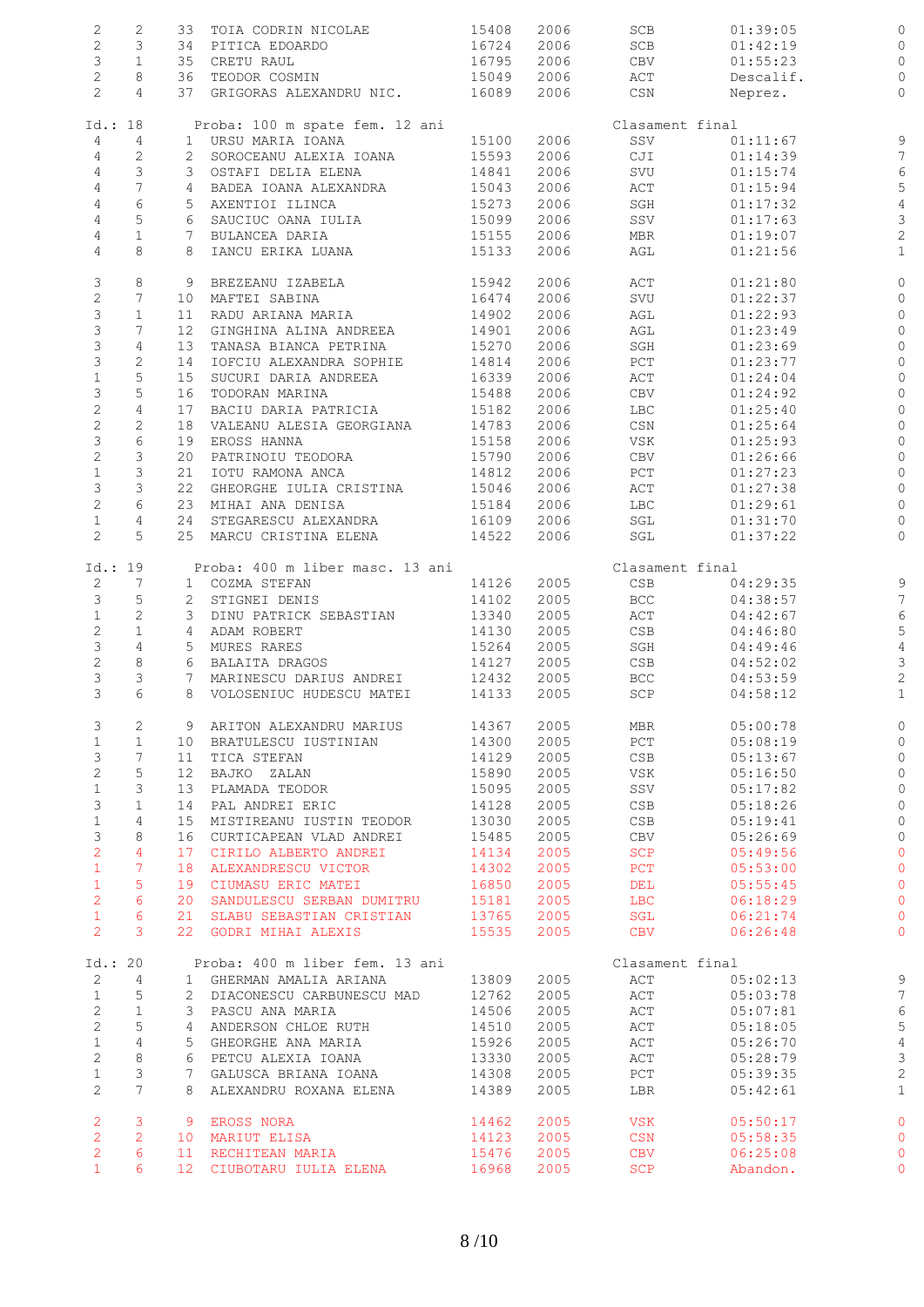| Id.: 21        |                 |    | Proba: 100 m liber masc. 14 ani                   |                |              | Clasament final                  |                      |                         |
|----------------|-----------------|----|---------------------------------------------------|----------------|--------------|----------------------------------|----------------------|-------------------------|
| 4              | 4               |    | 1 MOSCALIUC CALIN GEORGE                          | 13583          | 2004         | SVU                              | 00:56:39             |                         |
|                |                 |    |                                                   |                |              |                                  |                      | 9                       |
| 4              | 3               |    | 2 SATNOIANU ANDREI                                | 15130          | 2004         | LBR                              | 00:58:24             | 7                       |
| 4              | $\mathsf S$     |    | 3 SOCOLIUC IOAN MARIAN                            | 13582          | 2004         | SVU                              | 00:59:19             | 6                       |
| 4              | $\epsilon$      |    | 4 POPOACA MARIAN EDUARD                           | 13468          | 2004         | LBR                              | 01:00:38             | 5                       |
| 4              | $7\overline{ }$ |    | 5 ROTARU COSMIN                                   | 12852          | 2004         | SCP                              | 01:00:53             | $\overline{4}$          |
| 4              | $\mathbf{2}$    |    | 6 LUCA MIHAI ALEXANDRU                            | 13759          | 2004         | SVU                              | 01:01:65             | 3                       |
|                |                 |    |                                                   |                |              |                                  |                      |                         |
| $\overline{4}$ | $\mathbf{1}$    |    | 7 HODINA RAZVAN                                   | 13515          | 2004         | AGL                              | 01:02:31             | $\overline{c}$          |
| 3              | 4               |    | 8 STOIAN ALEXANDRU IONUT                          | 13462          | 2004         | MBR                              | 01:02:87             | $\mathbf{1}$            |
|                |                 |    |                                                   |                |              |                                  |                      |                         |
| 3<br>3         | 3<br>6          |    | 9 GHIONU DENIS ANDREI<br>10 PADURARIU MIHAI DENIS | 13460<br>13510 | 2004<br>2004 | MBR<br>SCB                       | 01:03:99<br>01:04:61 | 0<br>0                  |
|                |                 |    |                                                   |                |              |                                  |                      |                         |
| 4              | 8               | 11 | FOTCIUC TEODOR                                    | 13755          | 2004         | SVU                              | 01:04:79             | O                       |
| 3              | 5               | 12 | ABIT EMRE                                         | 13328          | 2004         | <b>BCC</b>                       | 01:04:82             | 0                       |
| 3              | $\mathbf{2}$    |    | 13 CATANA VLAD GHEORGHE                           | 13341          | 2004         | ACT                              | 01:05:01             | 0                       |
| 3              | 8               | 14 | NEAGU ANDREI DANIEL                               | 14368          | 2004         | MBR                              | 01:05:57             | 0                       |
| $\overline{c}$ | 4               | 15 | DAMIAN ION SORIN                                  | 13470          | 2004         | LBR                              | 01:06:45             | 0                       |
| $\,1\,$        | 6               |    | 16 CRACIUN ALIS GEORGE                            | 15116          | 2004         | ANA                              | 01:06:86             | $\circ$                 |
|                |                 |    |                                                   |                |              |                                  |                      |                         |
| 3              | $\mathbf{1}$    | 17 | BUNEA STEFAN IOAN                                 | 13472          | 2004         | LBR                              | 01:07:21             | 0                       |
| 3              | 7               | 18 | PARASCHIV RARES                                   | 13481          | 2004         | SCP                              | 01:07:82             | O                       |
| $\mathbf{2}$   | 3               | 19 | ELEFTERIU ALBU OCTAVIAN                           | 13516          | 2004         | AGL                              | 01:08:38             | 0                       |
| $\overline{c}$ | $7\overline{ }$ | 20 | PEPTANARU STEFAN COSMIN                           | 13469          | 2004         | LBR                              | 01:09:35             | 0                       |
| $\mathbf{2}$   | 8               | 21 | MANOLE MARIO ANDRETTI                             | 13518          | 2004         | AGL                              | 01:09:76             | 0                       |
|                | 6               | 22 | FORTU EDUARD ANDREI                               | 13513          | 2004         |                                  |                      |                         |
| $\mathbf{2}$   |                 |    |                                                   |                |              | AGL                              | 01:10:01             | 0                       |
| $\mathbf 2$    | $\mathsf S$     |    | 23 MILOS ROBERT CRISTIAN                          | 13461          | 2004         | MBR                              | 01:10:12             | $\circ$                 |
| $\overline{c}$ | $\overline{c}$  |    | 24 MAZILU ALEX. STEFAN                            | 13517          | 2004         | MBR                              | 01:10:58             | 0                       |
| $\mathbf{1}$   | $\overline{4}$  |    | 25 MORARU VLAD IONUT                              | 15496          | 2004         | CSN                              | 01:11:64             | 0                       |
| $\mathbf{2}$   | $\mathbf{1}$    |    | 26 ANCERENCU IANIS FLORIN                         | 13697          | 2004         | SGL                              | 01:11:94             | 0                       |
| $\mathbf{1}$   | 3               |    | 27 GORCEA COSMIN CONSTANTIN                       | 16851          | 2004         | DEL                              | 01:12:24             | 0                       |
| $\mathbf{1}$   | 5               |    |                                                   |                |              |                                  |                      |                         |
|                |                 |    | 28 TAGA MIHNEA                                    | 16084          | 2004         | CSN                              | 01:23:48             | $\circ$                 |
| Id.: 22        |                 |    | Proba: 100 m bras masc. 12 ani                    |                |              | Clasament final                  |                      |                         |
| 5              | $\overline{4}$  |    | 1 RADUCANU EDUARD                                 | 13338          | 2006         | ACT                              |                      | 9                       |
|                |                 |    |                                                   |                |              |                                  | 01:26:66             |                         |
| 5              | 3               |    | 2 NICULAIE DAVID ANDREAS                          | 15045          | 2006         | ACT                              | 01:27:07             | 7                       |
| 5              | $\mathsf S$     |    | 3 NICOLAEV VLADIMIR ANDREI                        | 14818          | 2006         | PCT                              | 01:27:62             | $\epsilon$              |
| $\overline{4}$ | 4               |    | 4 STRIMBEANU RAZVAN                               | 13334          | 2006         | PCT                              | 01:30:71             | 5                       |
| $\mathsf S$    | 6               |    | 5 HRISCU RARES                                    | 15396          | 2006         | <b>LBC</b>                       | 01:32:11             | $\overline{4}$          |
| $\mathsf S$    | $\mathbf 1$     |    | 6 COJOCARU CAROL MIHAI                            | 14789          | 2006         | CSN                              | 01:32:50             | 3                       |
|                | 4               |    | 7 CHIRIAC VICTOR GABRIEL                          | 15590          | 2006         |                                  |                      |                         |
| 3              |                 |    |                                                   |                |              | NAD                              | 01:32:87             | $\overline{\mathbf{c}}$ |
| 5              | $7^{\circ}$     |    | 8 NOVAC IULIAN DORU                               | 15048          | 2006         | ACT                              | 01:33:17             | $\mathbf{1}$            |
| 4              | 7               |    | 9 TEODOR COSMIN                                   | 15049          | 2006         | ACT                              | 01:35:53             | $\circ$                 |
| 4              | 5               |    | 10 SAVUCA LUCA IONUT                              | 14894          | 2006         | AGL                              | 01:35:85             |                         |
|                |                 |    |                                                   |                |              |                                  |                      | $\circ$                 |
| 4              | 6               |    | 11 BACIU DENIS ANDREI                             | 15183          | 2006         | <b>LBC</b>                       | 01:35:86             | $\mathbb{C}$            |
| 5              | 2               | 12 | MICLEA DRAGOS IULIAN                              | 15534          | 2006         | CBV                              | 01:37:56             | 0                       |
| $\mathbf{2}$   | $\mathbf{1}$    | 13 | DIACONESCU CARBUNESCU VIC                         | 15042          | 2006         | ACT                              | 01:37:82             | 0                       |
| 3              | 8               | 14 | GHINDA CEZAR ANDREI                               | 14780          | 2006         | CSN                              | 01:38:02             | 0                       |
| $\mathbf 1$    | $\overline{4}$  | 15 | TUDORACHE ANDREI VLAD                             | 15082          | 2006         | <b>BCC</b>                       | 01:38:96             | 0                       |
| $\mathbf 1$    | 5               | 16 | IACOB MARIO BOGDAN                                | 14896          | 2006         | AGL                              | 01:39:42             | O                       |
|                |                 |    |                                                   |                |              |                                  |                      |                         |
| $\mathbf{1}$   | $\mathbf{2}$    | 17 | TALPES IOAN VLAD                                  | 15044          | 2006         | PCT                              | 01:39:73             | 0                       |
| $\sqrt{4}$     | 8               | 18 | CARDEI DARIUS ANDREI                              | 15138          | 2006         | SCP                              | 01:40:30             | O                       |
| $\sqrt{4}$     | $\mathbf{2}$    | 19 | SECOBAN STEFAN ALEX.                              | 15272          | 2006         | SGH                              | 01:40:75             | 0                       |
| $\mathbf{2}$   | $\,8\,$         | 20 | PETRE RAUL                                        | 15835          | 2006         | BCC                              | 01:40:94             | 0                       |
| $\overline{4}$ | $\mathbf{1}$    | 21 | ENCIU SEBASTIAN                                   | 15047          | 2006         | ACT                              | 01:41:56             | 0                       |
| $\overline{4}$ | 3               | 22 | BOZONCA GABRIEL                                   | 14787          | 2006         | CSN                              | 01:42:27             | 0                       |
|                |                 |    |                                                   |                |              |                                  |                      |                         |
| 3              | 5               | 23 | FRASENIUC EDUARD MIHAI                            | 15415          | 2006         | SVU                              | 01:42:97             | O                       |
| 3              | 3               | 24 | NOFIT CODRIN MIHAI                                | 13701          | 2006         | SGL                              | 01:45:60             | 0                       |
| $\mathsf 3$    | $\mathbf{2}$    | 25 | GAVRILA IONUT GELU                                | 15778          | 2006         | CBV                              | 01:46:23             | C                       |
| 5              | 8               | 26 | SLAVU RARES STEFAN                                | 14892          | 2006         | AGL                              | 01:46:59             | 0                       |
| $\mathbf 1$    | 7               | 27 | SEREA RAZVAN ALEXANDRU                            | 15140          | 2006         | SCP                              | 01:46:93             | 0                       |
| $\mathbf{2}$   | 6               |    |                                                   |                |              |                                  |                      |                         |
|                |                 | 28 | COJOCARU RARES MIHAI                              | 15407          | 2006         | SCB                              | 01:49:26             | 0                       |
| 3              | 6               | 29 | BALAZS ORS                                        | 15537          | 2006         | CBV                              | 01:50:27             | 0                       |
| $\mathbf{1}$   | 6               | 30 | CURT ANDREI ROBERT                                | 14893          | 2006         | AGL                              | 01:51:86             | O                       |
| $\mathbf{2}$   | $\overline{4}$  | 31 | DOGARU DUMITRU DANIEL                             | 14791          | 2006         | $\mathbb{C}\mathbb{S}\mathbb{N}$ | 01:54:80             | 0                       |
| $\mathbf 2$    | 7               | 32 | SAFIR TUDOR STEFAN                                | 14788          | 2006         | CSN                              | 01:54:98             | 0                       |
| $\mathbf{2}$   | 3               | 33 | PITICA EDOARDO                                    | 16724          | 2006         | SCB                              | 02:01:36             | 0                       |
|                |                 |    |                                                   |                |              |                                  |                      |                         |
| 3              | $\mathbf{1}$    | 34 | CRETU RAUL                                        | 16795          | 2006         | CBV                              | 02:07:98             | 0                       |
| $\mathbf{2}$   | $\overline{c}$  | 35 | TOIA CODRIN NICOLAE                               | 15408          | 2006         | SCB                              | 02:09:90             | C                       |
| 3              | 7               | 36 | BENGHIAC ERIC                                     | 15781          | 2006         | CBV                              | Descalif.            | 0                       |
| $\overline{2}$ | 5               | 37 | GRIGORAS ALEXANDRU NIC.                           | 16089          | 2006         | $_{\mbox{\tiny{CSN}}}$           | Neprez.              | 0                       |
|                |                 |    |                                                   |                |              |                                  |                      |                         |